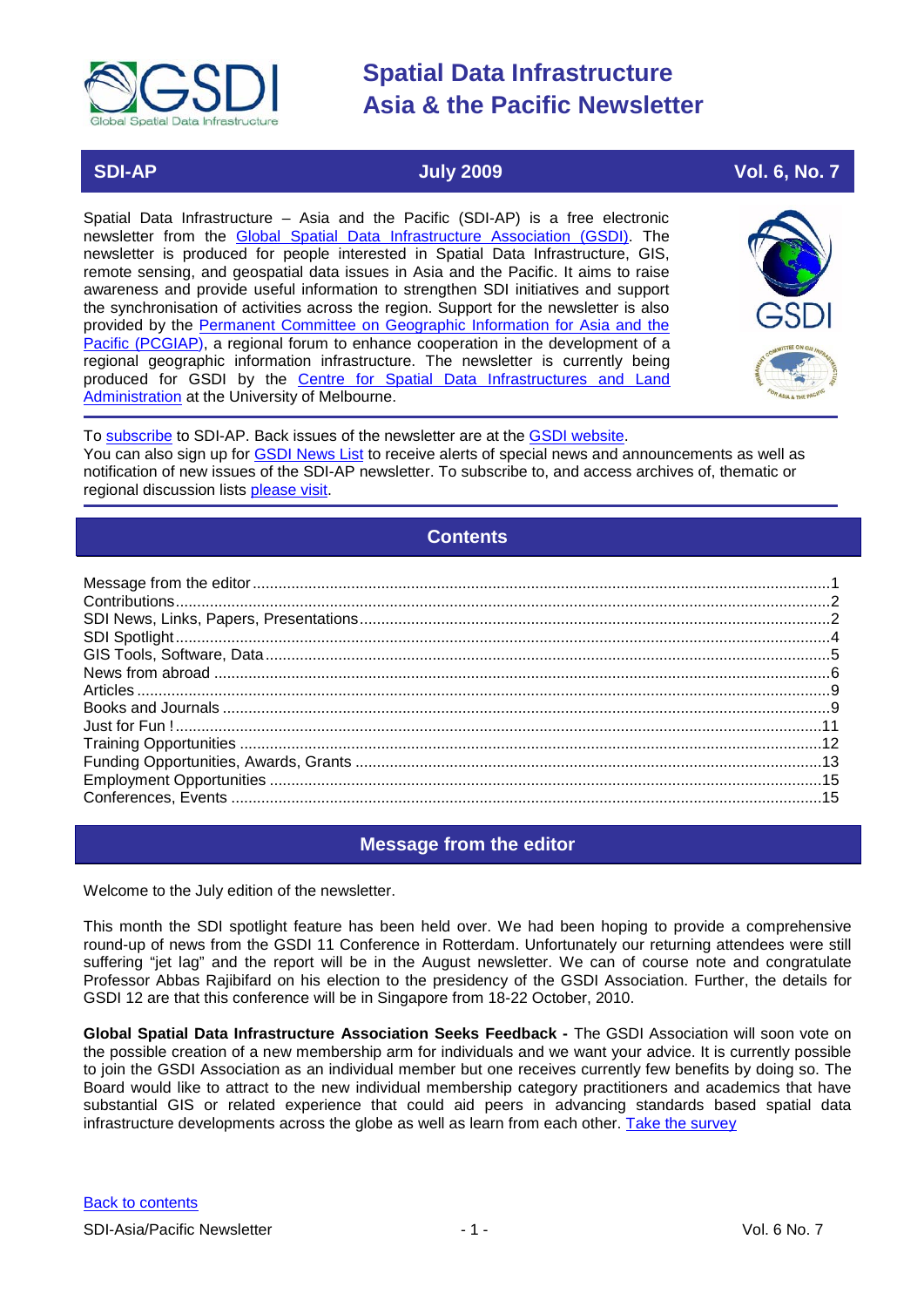

If you have news or information related to SDI, GIS, RS or spatial data that you would like to share with the community (e.g. workshop announcements, publications, reports, websites of interest etc.), [kindly send us](mailto:sdi-ap@gsdi.org) the [materials by the 25](mailto:sdi-ap@gsdi.org)<sup>th</sup> of the each month for your contribution to be included in the next newsletter.

<span id="page-1-0"></span>Malcolm Park and Serryn Eagleson [\(Editors\)](mailto:Editor.SDIAP@gmail.com), at the Centre for Spatial Data Infrastructures and Land [Administration,](http://www.csdila.unimelb.edu.au/) The University of Melbourne.

### **Contributions**

Thank you to the following people and organisations for their contributions to this issue: Paul Box, Kate Lance, and Baek Wonkug for news feeds, the staff of the Ministry of the Interior, Taiwan for the Chinese translation, and Shivani Lal, *GIS Development*, *Asia Surveying Mapping Magazine* for directly feeding into the newsletter.

#### <span id="page-1-1"></span>[Back to contents](#page-0-0)

### **SDI News, Links, Papers, Presentations**

#### **[Improved climate change projections for SE Asia](http://www.csiro.au/news/Improved-climate-change-projections-SE-Asia.html)**

Detailed climate change projections for Indonesia, Vietnam and the Philippines are being developed at a workshop in Melbourne involving climate scientists from all three countries. The workshop is part of a year-long project being carried out by the CSIRO Climate Adaptation National Research Flagship and the Indonesian Bureau of Meteorology (BMKG). Based on the strong similarities between Northern Australia and Indonesia it makes sense to share knowledge of future climate scenarios. Regional climate simulations are being completed at a 60km resolution using six global climate models for the periods:1971-2000, 2041-2060, 2081-2100. Source: CSIRO



#### **[Geographic Distribution of Physicians in Japan](http://www.directionsmag.com/article.php?article_id=3196)**

Japanese government policy since the late 1980s has aimed to decrease the number of medical students, which has resulted in shortages of trained medical personnel. A study to compare the numbers of physicians in Japan between 1996 and 2006 and the trends in distribution concluded that while the number of doctors was rising, the distribution of doctors was far from ideal as revealed by maps and statistics. This type of analysis may be helpful to all countries trying to enhance healthcare across the rural/urban divide.

Source: Directions Magazine

#### **[OGC Calls for Sponsors for Major Interoperability Testbed](http://www.opengeospatial.org/pressroom/pressreleases/1022)**

The Open Geospatial Consortium (OGC®) has issued a call for sponsors of the OGC Web Services, Phase 7 (OWS-7) Testbed. OGC also seeks to establish alliances with standards bodies having technology relevant to this initiative. OWS-7 will develop interoperability specifications in the areas of Sensor Web Enablement, geoprocessing workflows, 3-dimensional information management, events and security architecture, aeronautical information systems, enterprise web services, mass-market geoservices and compliance testing of OGC standards.

Source: Open Geospatial Consortium

#### **Pacific Disaster Center's Natural Hazards and Vulnerabilities Atlases**

The Pacific Disaster Center (PDC) has produced three versions of the Hazards and Vulnerabilities Atlas: the Global, Asia Pacific and Hawaii Editions. These are powerful decision support toolsets for disaster management and humanitarian assistance organisations around the world. The Atlas can be [viewed at](http://www.pdc.org/atlas/html/atlas-viewer.jsp)

#### **The Asia Pacific Natural Hazards and Vulnerabilities Atlas**

The Asia Pacific Edition, is the original edition in the Atlas family and includes all the traditional information contained in the Global Edition, but presented with a "Pacific-centric" view for situational awareness across the

#### [Back to contents](#page-0-0)

SDI-Asia/Pacific Newsletter  $\sim$  2 - 2 - Vol. 6 No. 7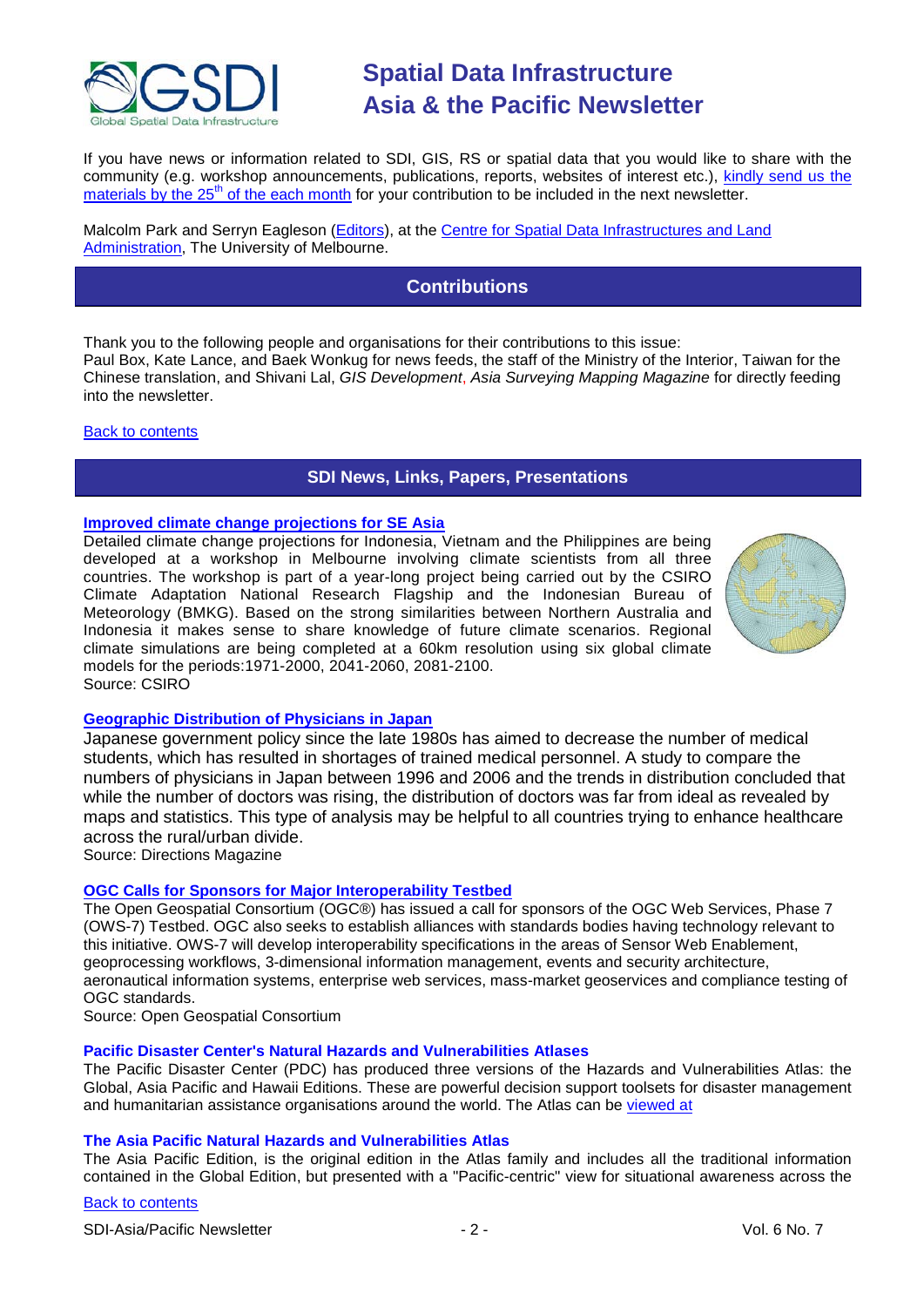

Pacific Basin. More than half the world's population lives in the Asia Pacific area on about one-fifth of the earth's land. As natural disasters increase in both intensity and severity around the world, the Asia Pacific region continues to suffer a disproportionate number of hazard events and related losses of lives, infrastructure, stability and economic progress. In 2006 alone, there were 457 significant natural disasters in the world (up from about 125 in 1975) and 187 of them, over 40 percent, took place in Asia. In that same year, over 88 percent of those adversely affected by natural disasters and nearly 60 percent of those killed were in Asia. [Preview available Asia Pacific Atlas data layers](http://www.pdc.org/atlas/html/atlas-layersapac.pdf)

**PDC's Global Natural Hazards and Vulnerabilities Atlas** The Global Edition builds on the rich data resources that have been available in regional PDC Atlas products for many years, allowing users to view historical and near-real-time hazards at a global scale and extent. Combined with traditional information such as population, major roads, waterways, cities, regional boundaries, and various risk information layers, the Global Edition includes several new information feeds. In order to present a more comprehensive view of hazard events around the world, activations of the International Charter "Space and Major Disasters" and the Global Identifier Number, or GLIDE, are included along with links to all captured information regarding the hazard in the PDC Enterprise Geospatial Database. [Preview available Global Atlas data layers](http://www.pdc.org/atlas/html/atlas-layersglobal.pdf) Source: Kate Lance

#### **Starting the Satellite Technology for the Asia-Pacific Region (STAR) Program**

The Japan Aerospace Exploration Agency (JAXA) is inviting members from six space agencies<sup>1</sup> in the Asia-Pacific Region to participate in the Satellite Technology for the Asia-Pacific Region (STAR) Program, which JAXA introduced at the Asia-Pacific Regional Space Agency Forum (APRSAF) held in 2007. The STAR Program will be conducted from 1 June 2009 (TBD), and activity at JAXA's Sagamihara campus has already begun. Further information outlining the background, oppurtunitites and activities are available from JAXA: Source: [Japan Aerospace Exploration Agency \(JAXA\)](http://www.jaxa.jp/press/2009/06/20090602_star_e.html) and Wonkug Baek

#### [Can Non-Government Spatial Data Infrastructure Exist?](http://www.vector1media.com/dialogue/persepctives/can-non%11government-spatial-data-infrastructure-exist?/)

This article by Jeff Thurston discusses the opportunities for SDI within and outside the government sector. One of the main limitations outside the government sector is the willingness for organisations to share spatial data. "When we think about spatial data infrastructure (SDI) we often think about governments. Most SDI originate within government related organisations and are often stimulated by the introduction of funding structures that enable them, specifically. It stands to reason that some SDI could exist without government association, operating independently and for their own purposes. Afterall, not all private companies operate with governments as clients, but instead operate solely on a business-to-business orientation." Source: Vector1Media

#### **[Global Roads Open Access Data Set \(gROADS\) Solicits Improved Roads Data](http://www.ciesin.columbia.edu/confluence/display/roads/)**

The current lack of high quality public domain roads data in Asia has seriously hampered disaster response by humanitarian agencies and resulted in many inefficiencies as organizations have had to obtain proprietary data or build their own roads data to suit specific applications (e.g. for development research, regional planning, etc.). The Global Roads Open Access Data Set (gROADS) is an initiative of the International Council of Science's [CODATA](http://www.codata.org/taskgroups/WGglobalroads/index.html) Global Roads Working Group that seeks to fill this gap. gROADS has been endorsed by the Global Spatial Data Infrastructure Association [\(GSDI\)](http://www.gsdi.org/), GISCorps of the Urban and Regional Information Systems Association (URISA), and the United Nations Global Alliance on Information and Communication Technology for Development [\(UN-GAID\)](http://www.un-gaid.org/). The goal is to create a global roads data set that is: (a) globally consistent (using the **[UNSDI-Transport](http://www.unjlc.org/mapcenter/unsdi/unsdit-v2/)** data model); (b) spatially accurate (~50m positional accuracy); (c) topologically integrated; (d) up-to-date; (e) well documented; and (f) freely distributed but with acknowledgement to those who have contributed to its creation.

As a first step in creating this data set, gROADS is soliciting spatially accurate data with at least minimal attribute information (e.g., specification of road type or quality) for inclusion in gROADS. gROADS is creating the infrastructure necessary to update these data in a distributed manner, so that those who contribute data can expect, within a three to four year time frame, to see improvements to their original dataset through the inputs of a wider community. These data will then be available to their organization/agencies as well as others who may have need of updated data. Semi-automated means for facilitating distributed contribution of GPS tracks and digitizing tracks off of imagery are both being pursued as well as efficient means for gathering information about road characteristics. Any enhancements will be clearly documented in terms of the source of the updates. Thus, contributors obtain continuing visible credit for any contributions because each data source will be documented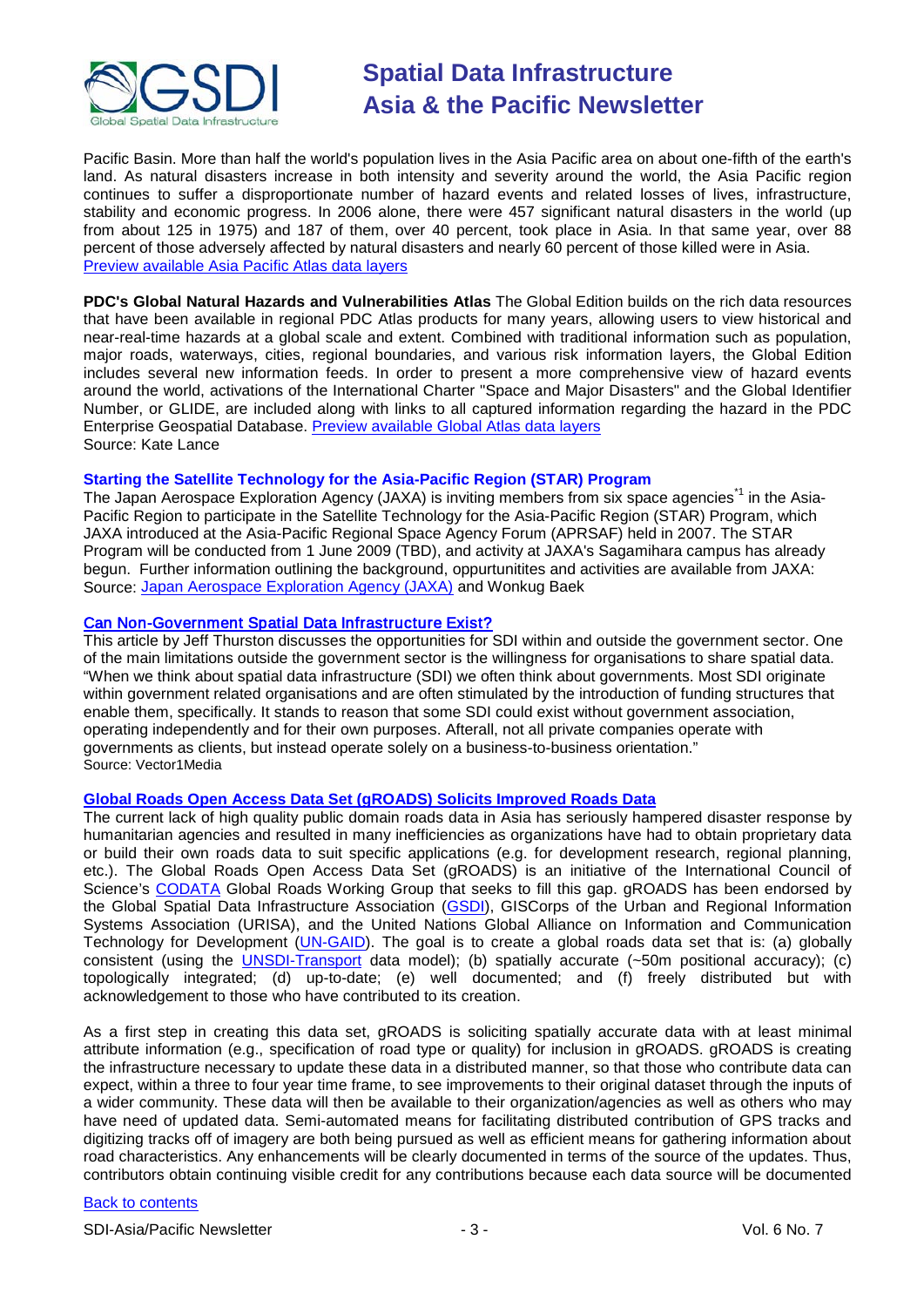

in the accompanying data documentation. Furthermore, organizations will be listed as a supporting data contributors on the [gROADS](http://www.ciesin.columbia.edu/confluence/display/roads/) Web site. You may highlight on your own website that your organization is a recognized official contributor of gROADS, and your organization will be granted authority to use the trademarked gROADS contributor logo in conjunction with this statement.

For more information, or to contribute data, please contact [Alex de Sherbinin](mailto:adesherbinin@ciesin.columbia.edu) at CIESIN, Columbia University, at and tel. +1-845-365-8936, or visit [gROADS.](http://www.groads.org/)

Source: Alex de Sherbinin and Kate Lance.

### **[Probing the depths of coastal waters: opto-acoustic underwater remote sensing](http://www.csiro.au/science/OAURS.html)**

Australian CSIRO scientists are developing an airborne remote-sensing instrument that measures water depths even when the water is turbid.

Source: CSIRO and [GIS Development](http://www.gisdevelopment.net/ezine/weekly/jun1509.htm) (15 June, 2009)

#### **[Australian Geospatial Economic Impact Report Update](http://www.directionsmag.com/article.php?article_id=3193)**

In November 2007, ACIL TASMAN, an economic consultancy in Australia, released a [ground-breaking study](http://www.directionsmag.com/article.php?article_id=2608) on the impact of geospatial technology on the Australian gross domestic product (GDP). That report stated, "The impact on GDP in 2006-07 of the spatial information industry is estimated to range between \$6.43 billion and \$12.57 billion for the quantifiable lower bound and estimated realistic scenario respectively." Joe Francica contacted Alan Smart, lead author of the report, to get an update on that study's impact since its release. Source: [Directions Magazine](http://www.directionsmedia.net/newsletters.archive/index.php?ID=1420)

#### **Chinese-Australian Spatial Relations**

The Chinese ambassador to Australia, Zhang Junsai, has called for improved co-operation between China and Australia in the development of spatial technology. The ambassador pointed out that a considerable amount of co-operation already exists between the two countries. Chinese authorities sent satellite data to Australians managing bushfires in Victoria in February. Australian researchers sent important data based on radar interferometry to China during the Wenchuan Earthquake last year.

Speaking at a conference in Canberra on 15 June, he pointed to existing relationships between Wuhan University, China's principal source of geospatial skills, and the major spatial research organisation in Australia, the Co-operative Research Centre for Spatial Information.

Source: [Asian Surveying & Mapping](http://www.asmmag.com/news/chinese-australian-spatial-relations)

#### **[Researchers plan 3D reef mapping](http://www.abc.net.au/news/stories/2009/06/17/2600387.htm)**

Queensland researchers are hoping to get a better view of largely unknown parts of the Great Barrier Reef. Two James Cook University professors have been awarded fellowships to draw a three-dimensional map of the reef and the Coral Sea within three years.

It will allow oceanographers to map currents and biologists to study deep-sea marine life.

Dr Robin Beaman says the deepest part of the reef is two kilometres down - and most of our knowledge covers only the top 200 metres.

Source: ABC (Australia) News

#### <span id="page-3-0"></span>[Back to contents](#page-0-0)

### **SDI Spotlight**

Between the 15<sup>th</sup> and 19<sup>th</sup> of June the 11<sup>th</sup> Global Spatial Data Infrastructure (GDSI) conference was held in Rotterdam. The theme for the conference was Spatial Data Infrastructure Convergence: Building SDI Bridges to Address Global Challenges. As already noted the proposed report has been held over and will be included in the August newsletter. A number of news reports about the conference are now available and have been assembled below. Readers should note that the GSDI 12 Conference has been set down for Singapore on 18-22 October, 2010



**GSDI 11 – [Special Report](http://www.gisdevelopment.net/events/reports/2009/gsdi.htm)** courtesy of GIS Development Weekly

**[GSDI Conference Underway](http://www.gim-international.com/news/id3859-GSDI_Conference_Underway.html)** courtesy of GIM International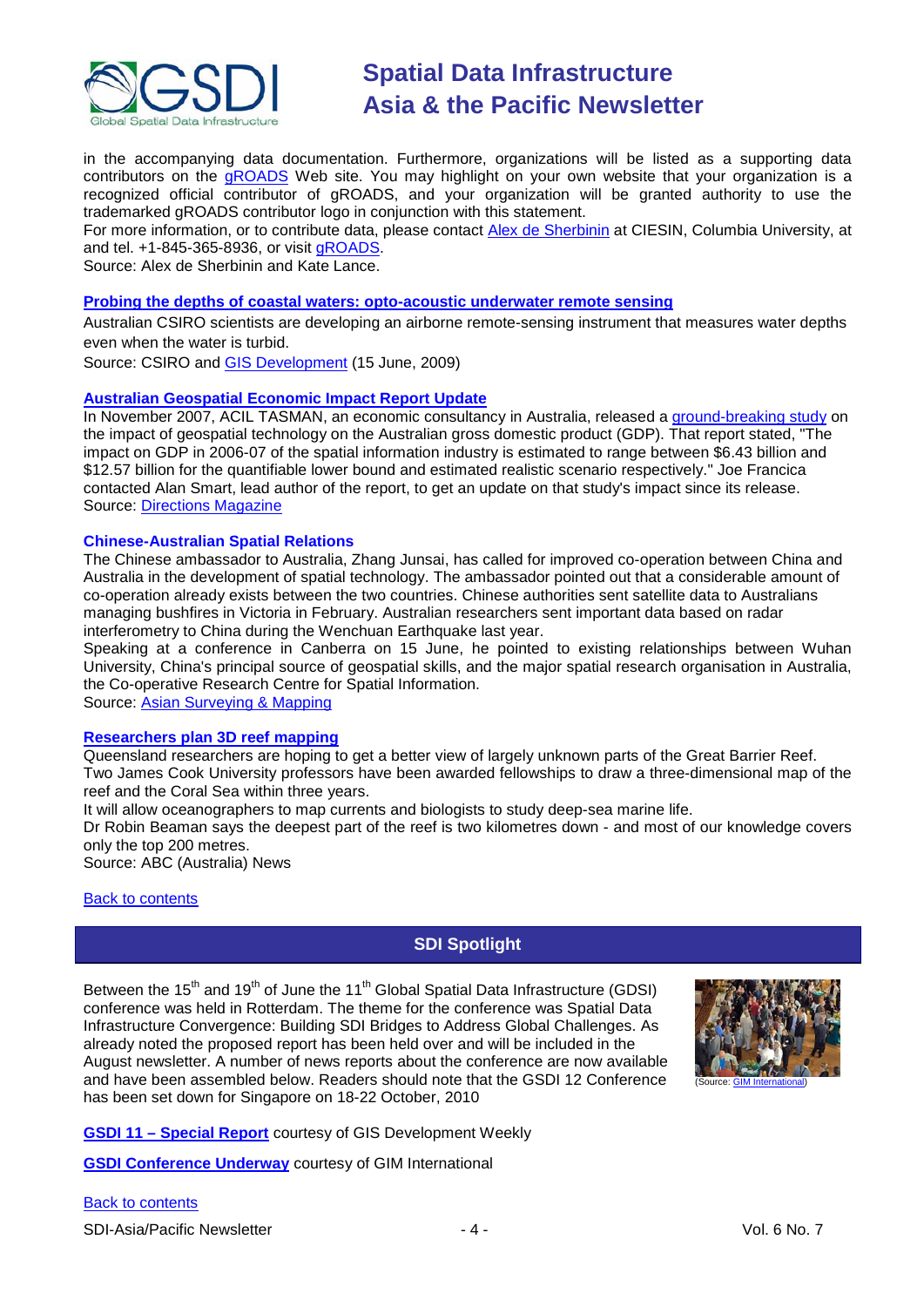

#### <span id="page-4-0"></span>**The editors are actively soliciting contributions to the monthly "SDI Spotlight" feature for the July and subsequent issues.**

### **GIS Tools, Software, Data**

#### **[Intergraph\(R\) Launches New Spatial Data Infrastructure \(SDI\) Application](http://www10.giscafe.com/nbc/articles/view_article.php?section=CorpNews&articleid=708012)**

Intergraph(R) has introduced new spatial data infrastructure (SDI) application software to ensure harmonized geospatial data exchange within the enterprise and between government, businesses and the public for improved communication, collaboration, productivity, ease of maintenance and reduced costs. Source: GISCafe

#### **[DMCii satellite imaging monitors Indonesian forests](http://www.gisdevelopment.net/news/viewn.asp?id=GIS:N_msqpigrobu)**

DMC International Imaging Ltd (DMCii) has won a €100,000 contract from the European Space Agency (ESA) to demonstrate the value of its coordinated, multi-satellite optical imagery for tropical forest monitoring in Indonesia.

Source: [GIS News](http://www.gisdevelopment.net/news/viewn.asp?id=GIS:N_msqpigrobu)

#### **[IIT Mumbai's low-cost GIS software for resource management](http://tinyurl.com/r65vbk)**

The Indian Institute of Technology (IIT) here has developed a low-cost Geographic Information System (GIS) software which can be used for resource management by community development programmes, government sectors, NGOs and industries.

Source: [GIS News](http://www.gisdevelopment.net/news/viewn.asp?id=GIS:N_jygmctiubv&Ezine=jun0109§ion=News)

#### **[Satellite Observations Reveal Extent of Australian Drought](http://vector1media.com/spatialsustain/satellite-observations-reveal-extent-of-australian-drought.html)**

Australian researchers conducted an in-depth assessment of the Murray -Darling Basin using data from the Gravity Recovery and Climate Experiment (GRACE) satellite to understand the extent of the drought. Findings indicate that the basin has lost 200 cubic kilometers of water over the past six years.

The study, published in *[Water Resources Research](http://www.agu.org/journals/wr/)*, provides a more integrated approach for drought study that accounts for total water deficit from a wide area, taking into account the loss of surface water, soil moisture and groundwater. The regional study, at the water basin scale, provides a new understanding of severe drought conditions and their affect on groundwater.

Source: [Spatial Sustain](http://vector1media.com/spatialsustain/satellite-observations-reveal-extent-of-australian-drought.html)

#### **[3D View of Tainan City](http://www.asmmag.com/news/3d-view-of-tainan-city)**

The 3D GIS developed by Pilotgaea Technologies in Taipei for the Tainan City government has now been implemented. It contains 3D models of buildings, cadastral maps, topographic maps, colour orthophotos, a digital elevation model, the road network, building numbers and important landmarks. Users can view the data from any perspective.

Source: [Asian Surveying & Mapping](http://www.asmmag.com/news/3d-view-of-tainan-city)

### **[AutoCAD 2010 free for Student Engineering and Design Community](http://www.gisdevelopment.net/news/viewn.asp?id=GIS:N_myhszdinoa&Ezine=jun2209§ion=News)**

[Autodesk](http://usa.autodesk.com/) is working on AutoCAD 2010 software, its flagship product for 2D and 3D design and documentation. The software will be available for free to members of its global Student Engineering and Design Community. Source: GIS Development

#### **New online GIS mapping service available on RDC website**

High-quality aerial photography, contours and property, as well as electoral boundary information for the Rodney district - and the rest of the Auckland region - can now be viewed online. The new online service available at [http://maps.auckland.govt.nz](http://maps.auckland.govt.nz/) features an easy-to-use search function, so users can find a location using a property address, road name, place name or legal description. Source: [iWorld People](http://www.iworldpeople.co.nz/nz/news/1792) and [GIS Development](http://www.gisdevelopment.net/news/viewn.asp?id=GIS:N_thqgzewbis&Ezine=jun0109§ion=News)

#### **[Joint effort of UNESCO and Norway to preserve Pakistan culture](http://www.gisdevelopment.net/news/viewn.asp?id=GIS:N_xosjpfrelw&Ezine=jun2209§ion=News)**

Norway and Pakistan would carry out mapping of tangible and intangible cultural assets in NWFP, focussing initially on seven districts, in collaboration with UNESCO Source: GIS Development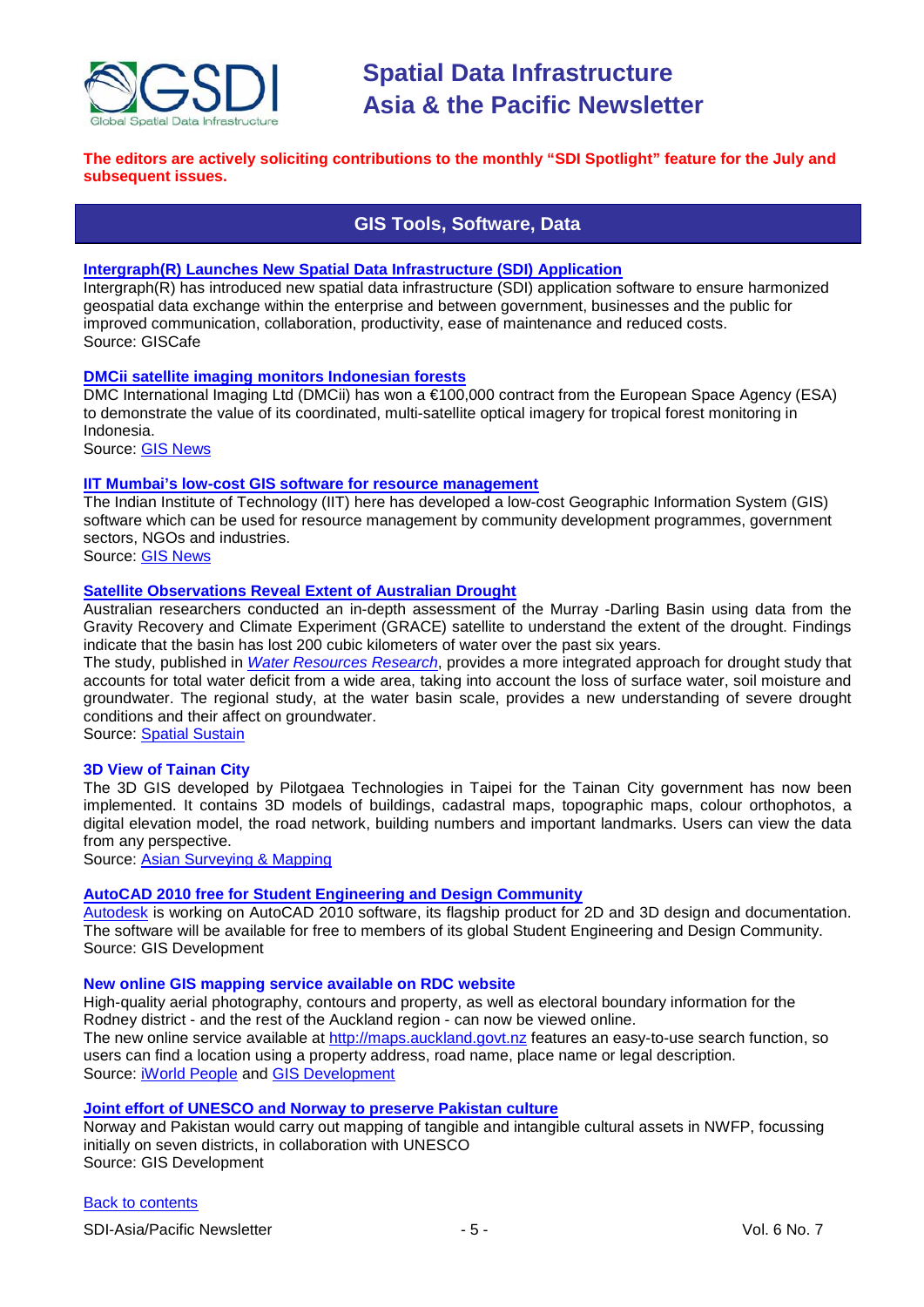

**The live webcast of the Open Source GIS conference** (Stream 1 Presentations) will be active from 9:15 GMT on 22 June (Monday) at<http://uiwapmds01.nottingham.ac.uk:8000/winnov> .

We hope that those of you unable to attend the conference will be able to join us through this live webcast. The presentations and recordings will also be available on the OSGIS 2009 Conference site <http://www.opensourcegis.org.uk/> after the conference for the benefit of the wider Geospatial Community. Thanks to [Dr Suchith Anand.](mailto:Suchith.Anand@nottingham.ac.uk)

#### **[River Restoration in Korea](http://www.asmmag.com/news/river-restoration-in-korea)**

Korea is to engage in a major engineering project to protect the country from flooding of its major rivers. The work will also provide new reservoirs for water security and hydro-electric power. The work is a response to climate change, which is leading to both longer periods without water and more extreme rainfall. Source: Asian Surveying & Mapping

#### **[Measuring the Great Wall of China](http://www.asmmag.com/news/measuring-the-great-wall-of-china)**

How long is China's Great Wall? Recently, the International Society of Photogrammetry and Remote Sensing sponsored a project to determine the true length of the wall. ISPRS president Chen Jun was the chief scientist on the project. He led a team of about 800 professionals from geomatics and cultural heritage disciplines. Source: Asian Surveying & Mapping

#### <span id="page-5-0"></span>[Back to contents](#page-0-0)

### **News from abroad**

*"This section has been included to highlight some of the developments happening outside the region which demonstrate SDI in action.*

#### **CBERS images offered free to the world**

The Brazilian government informs that Egypt will soon start receiving images from the CBER satellite, which is jointly owned by Brazil and China. A memorandum for expanding the satellite's reception to three stations in Africa was signed, during president Luiz Inácio Lula da Silva's trip to China.

In addition to the one in Egypt, stations in the Canary Islands and in South Africa will also receive the signal. Images from the Cbers are distributed free of charge, but require a reception system in order to arrive in the countries.

Source: [GIS News](http://www.gisdevelopment.net/news/viewn.asp?id=GIS:N_hxowbicfsp&Ezine=jun0109§ion=News)



#### **[Uganda Wetland Spatial Analysis Aims to Mitigate Poverty](http://newsletter.directionsmag.com/link.php?M=145624&N=1662&L=26041)**

Is poverty reduction related to wetlands management? Perhaps. A new report from the World Resources Institute and partners suggests that better management can aid the entire country. And now, decision makers have something they've not had before: effective maps. Source: *Directions Magazine*

#### **Azerbaijan [Property Registration System](http://www.asmmag.com/news/azerbaijan-property-registration-system)**

Azerbaijan's State Committee of Land and Cartography says an aerial photography and satellite survey is underway. The survey is part of the government's Real Estate Registration Project, which aims to develop a property registration system for the country's real estate market. The system will also help to manage state property.

Source: [Asian Surveying & Mapping](http://www.asmmag.com/news/azerbaijan-property-registration-system)

#### **[U.S. NAIP Expands to Cover More States in 2009](http://www.fsa.usda.gov/FSA/apfoapp?area=home&subject=prog&topic=nai)**

The U.S. Department of Agriculture recently announced that the Farm Services Agency (FSA) would allocate the full \$24 million available to the 2009 [National Agriculture Imagery Program](http://www.fsa.usda.gov/FSA/apfoapp?area=home&subject=prog&topic=nai) (NAIP).

NAIP will also attract additional partnership funds from federal and state agencies increasing the expenditure to approximately \$30 million. This event reflects well on the efforts of the entire geospatial community to realize [Imagery For The Nation](http://www.nsgic.org/hottopics/imageryforthenation.cfm) (IFTN) as a viable national program

The expanded coverage of 32 states -- against the original plan of 15 states -- means that roughly two-thirds of the country will obtain much-needed imagery. This of course will have a very positive impact on the public, and the federal, state and local agencies that use NAIP. Many states are already seeking to procure enhanced products. Efforts are underway to increase and secure additional NAIP funds in the coming years to obtain

#### [Back to contents](#page-0-0)

SDI-Asia/Pacific Newsletter  $\overline{6}$  - 6 -  $\overline{8}$  -  $\overline{9}$  -  $\overline{9}$  -  $\overline{9}$  -  $\overline{9}$  -  $\overline{9}$  -  $\overline{9}$  -  $\overline{9}$  -  $\overline{9}$  -  $\overline{9}$  -  $\overline{9}$  -  $\overline{9}$  -  $\overline{9}$  -  $\overline{9}$  -  $\overline{9}$  -  $\overline{9}$  -  $\over$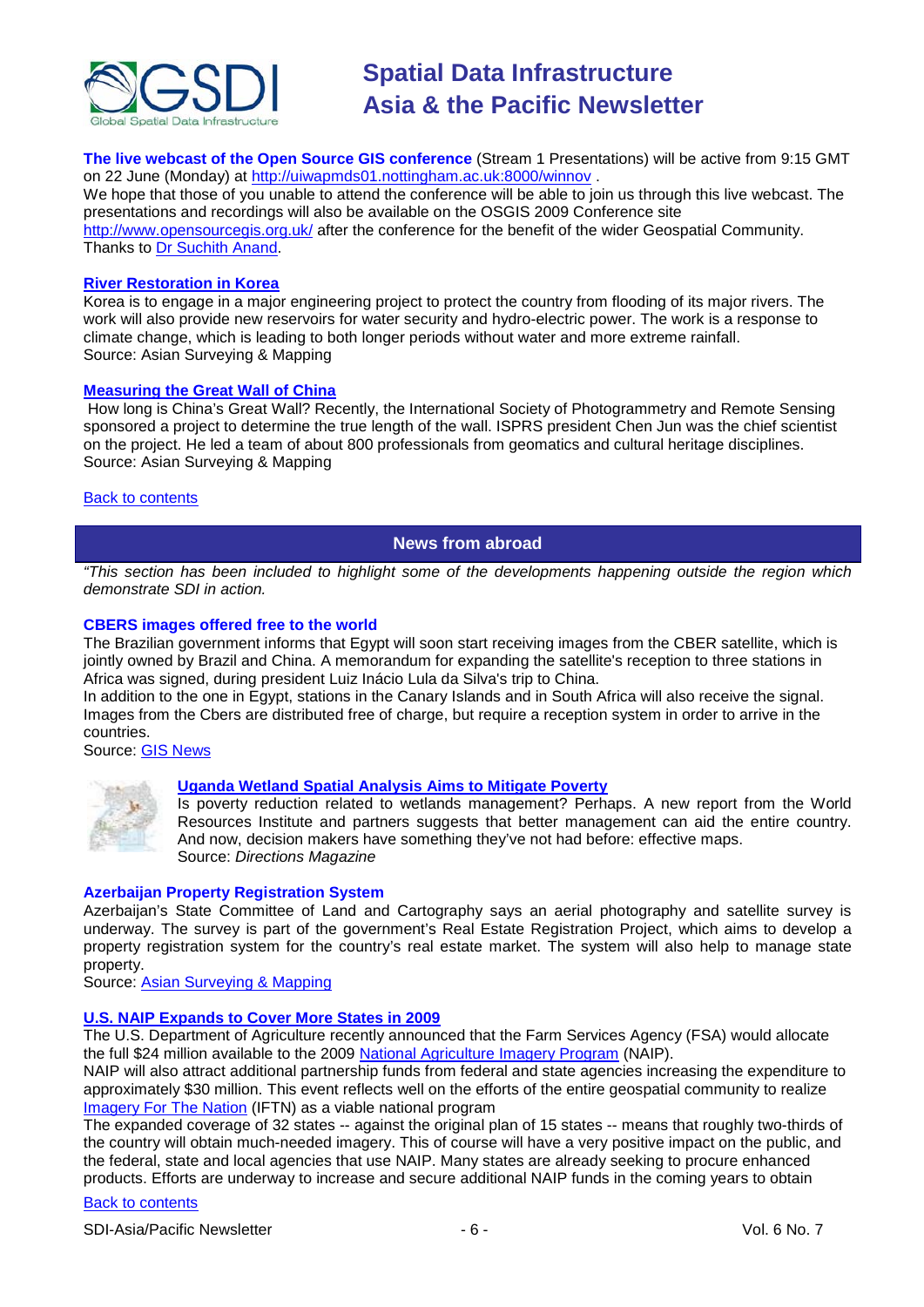

complete coverage.

[Click here](http://www.fsa.usda.gov/Internet/FSA_File/naip_coverage_2009mar.pdf) for an interactive status map of NAIP acquisitions from 2003 - 2008. [Click here](http://www.fsa.usda.gov/Internet/FSA_Image/naip09prog.gif) for a map of 2009 acquisitions.

Source: Wonkug Baek and<http://wrpinfo.org/News.aspx?ID=182>

#### **[Mountain map' to the aid of rescuers](http://news.bbc.co.uk/2/hi/uk_news/scotland/tayside_and_central/8089412.stm)**

A new mapping tool that allows mountain rescue teams and the emergency services to share search data has been created. The software, being given to Scotland's 24 mountain rescue crews, will enable them to coordinate searches and map the progress of missions.

The system has been launched as figures published by the Scottish Mountain Rescue Committee showed there were 20 deaths on Scotland's mountains in 2008. According to the organisation there were 387 incidents last year. The news comes as Community Safety Minister Fergus Ewing, a former member of Lomond Mountain Rescue team, announced £300,000 of funding for the Mountain Rescue Committee. Source : BBC News and [GIS News.](http://www.gisdevelopment.net/news/viewn.asp?id=GIS:N_qabzomfesc)

[The Nature Conservancy](http://newsletter.directionsmag.com/link.php?M=145624&N=1690&L=26184) teamed with [The University of Washington](http://newsletter.directionsmag.com/link.php?M=145624&N=1690&L=26182) and [The University of Southern Mississippi](http://newsletter.directionsmag.com/link.php?M=145624&N=1690&L=26183) to create **[ClimateWizard](http://newsletter.directionsmag.com/link.php?M=145624&N=1690&L=26199)**. The goal of the interactive mapping application is to help people visualize climate change over time, anywhere on the Earth. Source: Directions Magazine.

**4-Inch Pixel Aerial Imagery View of Southern California Offers Details for Today's Customers' Demands** Source: [Eagle Aerial](http://www.eagleaerial.com/) [Press release](http://www.directionsmag.com/press.releases/?duty=Show&id=33859)

#### **A movable border - [How global warming can shrink glaciers and alter the Italo-Swiss border](http://www.economist.com/displayStory.cfm?story_id=13496212)**

ONCE frontiers were changed by armies. Now the job is done by global warming. Italy and Switzerland are preparing to make—or rather to recognise—alterations to the border that runs through the Monte Rosa massif of the Alps. Despite what romantically minded locals may say, the name of the massif has nothing to with the pink blush its peaks acquire at sunset. It comes from a dialect word meaning glacier.

The massif has nine glaciers. In several places the line between the two countries is set at the watershed. Because of global warming, the glaciers have shrunk, so the watershed has shifted, "in some places by as much as ten metres", says General Carlo Colella of Italy's Military Geographic Institute in Florence. In January, after four years of work by the general and his staff, Silvio Berlusconi's cabinet approved a change in the frontier.

Source: *The Economist*

#### **[Cadastral System Better Manages Real Estate Parcels in Istanbul](http://www.vector1media.com/article/feature/cadastral-system-better-manages-real-estate-parcels-in-istanbul/)**

The Istanbul Water and Sewerage Administration (ISKI) provides potable water to a city with a population of more than 11 million. ISKI manages all types of groundwater and surface water resources to provide a domestic potable water supply, which it distributes to demand centers within the city, and conducts studies necessary to design and build new facilities and carry out the maintenance and repairs to existing facilities. Source: V1 Newsletter.

#### **[U.S. FWS announces availability of Cadastral Geodatabase](http://www.fws.gov/data/Cadastral.htm)**

The Cadastral Data Working Group of the U.S. Fish and Wildlife Service announces the availability of its Cadastral Geodatabase. This GIS data reflects the boundaries of the entire National Wildlife Refuge System, as well as the parcel data.

This data is current as of May 1, 2009. A revised dataset, reflecting updates and any needed corrections, will be posted in November 2009.

For those desiring data for a specific Region: in ArcMap, select using the attribute FWSREGION. The Regions are listed by name and Region number in the Unique Values.

The design and compilation of the cadastral geodatabase is the result of many years of effort by FWS Cartographers and GIS Specialists.

To [learn more](http://proceedings.esri.com/library/userconf/feduc09/papers/vandegraft_cad_gdb_for_fws_9-1-08.pdf) about the FWS Cadastral Geodatabase.

Source: thanks to Baek.

#### **First Nations and Native Tribal Government Geographic Information System (GIS) Workshop**

The National Congress of American Indians (NCAI), in collaboration with GeoConnections and the U.S. Federal Geographic Data Committee (FGDC), hosted the "First Nations and Native Tribal Government Geographic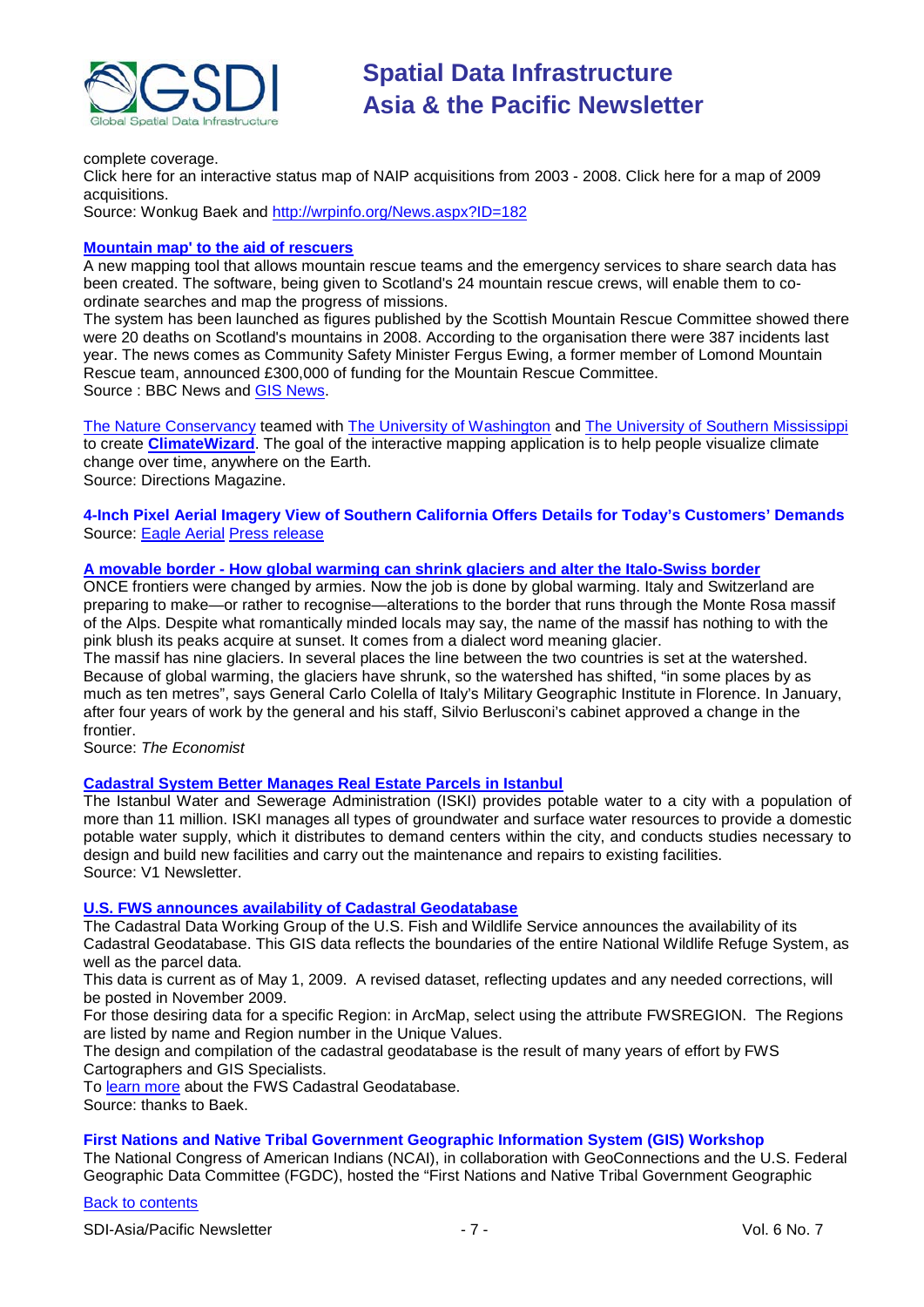

Information System (GIS) Workshop" on June 14, 2009 in Niagara Falls, NY, as part of the NCAI Mid-Year Conference. The workshop demonstrated the benefits that spatial data infrastructures bring to land and resource management, enhanced understanding of the application of geospatial technologies to matters of importance to Aboriginal communities, and provided a networking forum to encourage future cross-border collaborations between Aboriginal and Tribal communities and also with provincial, territorial, state and federal governments.

SOURCE: thanks Baek and [NCAI.](http://www.ncai.org/Agendas.429.0.html)

#### **[Air France Flight 447 Recovery assisted By U.S. Coast Guard and advanced Technology](http://www.directionsmag.com/press.releases/?duty=Show&id=33936)**

U.S. Coast Guard search and rescue (SAR) experts based in the Portsmouth Virginia Rescue Coordination Center assisted officials at the Rescue Coordination Center in Gris Nez, France, with the search for Air France Flight 447 by providing information and advanced technology to help locate the plane's fuselage as well as recover passengers and crew who were lost in the crash.

Source: Directions Magazine

The [Environmental Defense Fund](http://www.edf.org/home.cfm) has launched an interactive **[Green Economy map](http://www.edf.org/page.cfm?tagID=40388)** that provide information about companies "involved in green business, energy generation, energy efficiency and transportation" in California. The map shows part of Los Angeles and surrounding cities. Source: Environmental Defense Fund and directions Magazine.

#### **[Revised Upward estimate of Planet Earth lifespan](http://www.wired.com/wiredscience/2009/06/earth-gets-a-billion-year-life-extension/)**

The Earth could be habitable for another 2.3 billion years, extending previous estimates of life's horizon by more than 1 billion years.

Source: Wired Science

### **[Using satellites to predict the next disease outbreak](http://www.economist.com/sciencetechnology/displayStory.cfm?story_id=13688152)**

IN DECEMBER 1997 large numbers of cattle, goats and sheep began dying in the Garissa district of northeastern Kenya. A month later people started dying, too. It was, at the time, the biggest recorded outbreak of Rift Valley fever in east Africa. Some 100,000 stock animals succumbed and about 90,000 people were infected hundreds fatally—in five countries.

Ten years later the same thing happened. Or, rather, it started to happen but was stopped in its tracks. The difference was that the second time around there was warning. In September researchers at the Goddard Space Flight Centre in Greenbelt, Maryland, part of America's space agency, NASA, told the authorities in Kenya that they had a problem. They told them again in October. And again in November. By the time the epidemic emerged, the Kenyan health ministry had dispatched teams to the area to distribute mosquito nets and urge village leaders and religious authorities to stop people slaughtering and eating animals. Though the outbreak still killed 300 people in Kenya, Somalia and Tanzania, it could have been a lot worse. According to Kenneth Linthicum of America's Department of Agriculture, the number of deaths would probably have been more than twice as high without the warning.

The warning itself was possible because of a model of how disease spreads that Dr Linthicum helped design. And the data that were plugged into that model came from satellites.

What the researchers at Goddard had noticed at the time of the first outbreak was that in the months preceding it, surface temperatures in the equatorial part of the Indian Ocean had risen by half a degree. These higher temperatures brought heavy and sustained rains, cloud cover and warmer air to much of the Horn of Africa. Mosquitoes multiplied wildly—and lived long enough for the virus that causes the fever to develop to the point where it is easily transmissible. In September 2007 the researchers saw the same thing happening in the ocean, and suspected the same consequences would follow.

Source: The Economist (UK).

#### **[The TerrAfrica Knowledge Base is now operational:](http://knowledgebase.terrafrica.org/)**

The Knowledge Base is an interactive website developed by the TerrAfrica Partnership to facilitate the access, the exchange and methodical accumulation of key knowledge to implement Sustainable Land Management (SLM) in Africa. Information resources available on the site include text documents, multimedia documents, maps, statistics and websites, both in English and French. Users can access information using a simple freetext search or by more advanced options such as searching by country, TerrAfrica activities, keywords, etc. Registred users can also add new resources, browse the community directory and post messages in the forum. The Knowledge Base connects SLM stakeholders, fosters collaboration and promotes the scaling-up of SLM practices across Africa.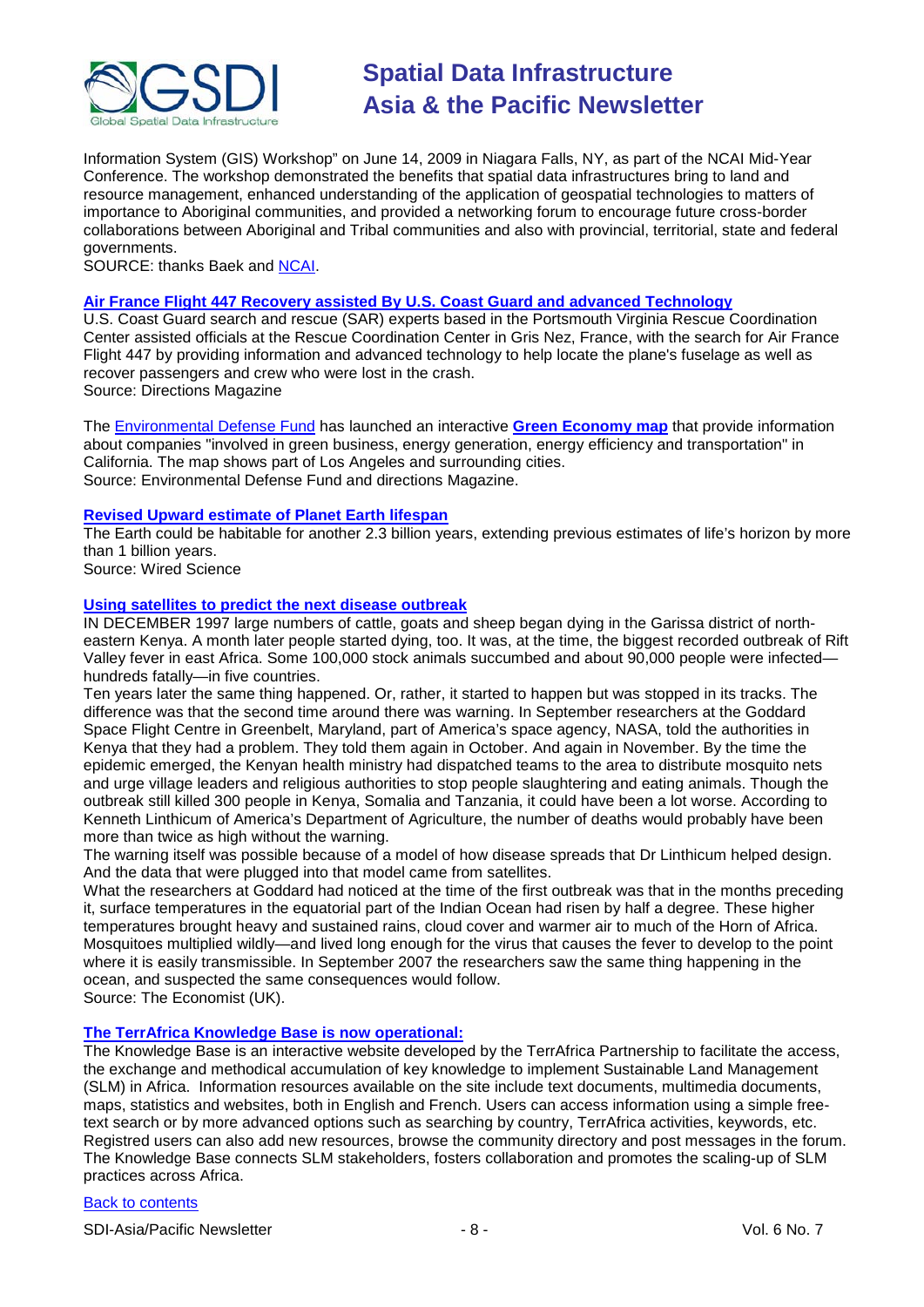

The TerrAfrica Partners are the World Bank, FAO, UNCCD,& NEPAD Source: Dr. Christian CREPEAU, GIS, Remote Sensing, Mapping, Metadata, Opensource Geospatial Data

#### <span id="page-8-0"></span>**[Back to contents](#page-0-0)**

#### **Articles**

#### **Social networks in spatial data infrastructures**

P. A. J. van Oort, G. W. Hazeu, H. Kramer, A. K. Bregt and F. I. Rip (2009) "Social networks in Spatial data infrastructures", GeoJournal, Springer Netherlands. Published online: 12 June 2009.

**Abstract** Data sharing over the internet is increasingly efficient and increasingly anonymous. This growing anonymity makes it difficult for data users to exchange feedback: interesting ideas, innovations, ancillary data, concerns about data quality, etcetera. For data producers not knowing the end-users makes it more difficult to collect end-user feedback and tailor the production process to users needs. Feedback can be exchanged through social networks, in other words contacts with other users. Very little is known about such social networks in the case of data sharing. In this paper we present an analysis of the social networks associated with two land cover datasets. We found that most users have zero to two links to other users and virtually no links to users in other her organisations. Without these links, it seems almost impossible to identify users of a particular dataset. Internet technology can help but is currently not used to enhance exchange of feedback within the user community.

Source: [SpringerLink](http://www.springerlink.com/content/m6552284h8t76u77/)

**Advantages of GIS Over Maps?** Read this article in [V1 Magazine.](http://vector1media.com/vectorone/?p=2754)

**[Can Non-Government Spatial Data Infrastructure Exist?](http://www.vector1media.com/dialogue/perspectives/can-non%11government-spatial-data-infrastructure-exist?/)** By Jeff Thurston (V1 Magazine)

#### **[NASA Uses Satellite to Unearth Innovation in Crop Forecasting](http://www.directionsmag.com/article.php?article_id=3194)**

Soil moisture is essential for seeds to germinate and for crops to grow. But record droughts and scorching temperatures in certain parts of the globe in recent years have caused soil to dry up, crippling crop production. This article, by NASA's Gretchen Cook-Anderson, describes how NASA researchers are using satellite data to deliver a kind of space-based humanitarian assistance.

<span id="page-8-1"></span>Source: Directions Magazine and [NASA.](http://www.nasa.gov/topics/earth/features/crop_forecast.html)

### **Books and Journals**

#### **Open Geospatial Consortium News**

To subscribe [send mail](mailto:emailto:newsletter-request@lists.opengeospatial.org) with "subscribe" (no quotes) in the subject

We have just received *Coordinates Ezine* April'09. This online journal may be subscribed to at <<http://www.mycoordinates.org/unsubscribe.php> >. This issue included the articles [Exploring the moon in three](http://mycoordinates.co.in/phplist/lt.php?id=LB9XAQ4DAwUMGFdXTQMCUQMO)  [dimension](http://mycoordinates.co.in/phplist/lt.php?id=LB9XAQ4DAwUMGFdXTQMCUQMO) by P K Srivastava, B Gopala Krishna and Amitabh; [A sensor architecture for high precision UAS](http://mycoordinates.co.in/phplist/lt.php?id=LB9XAQ4DAwUNGFdXTQMCUQMO)  [navigation](http://mycoordinates.co.in/phplist/lt.php?id=LB9XAQ4DAwUNGFdXTQMCUQMO) by Luca Garbarino, Vittorio Di Vito, Ettore De Lellis, Carmine Marrone and Federico Corraro; [Calibration method of IMU based only accelerometers b](http://mycoordinates.co.in/phplist/lt.php?id=LB9XAQ4D%21%0A+AwoEGFdXTQMCUQMO)y Wu Junwei and [Taking Geomatics to greater heights](http://mycoordinates.co.in/phplist/lt.php?id=LB9XAQ4DAwoGGFdXTQMCUQMO)  [in India b](http://mycoordinates.co.in/phplist/lt.php?id=LB9XAQ4DAwoGGFdXTQMCUQMO)y P Misra. Previous issues are also available.

The 1st edition of **the Pacific GIS/RS Newsletter for 2009** is now [ready for download](http://www.picisoc.org/tiki-download_file.php?fileId=128) on the PICISOC website; **Contents:**

#### - Marine Conservation Prioritiztion

- The Asia Pacific Natural Hazards Information Network (APNHIN): Providing Geospatial Data and Fostering Data Sharing Partnerships

- Introduction to Quantum GIS
- Applications of GIS and GPS to Reduce Vehicle Fuel Use
- Water Assets Enterprise GIS Development Using A Modular Approach
- Creation, Management and Aeronautical Chart Production Using GIS of Tonga's Domestic Airspace Data
- Nadi Flood Mapping Applying TerraSAR-X Image Data
- Reference Image Points Collection and Image Rectification of Pohnpei

#### [Back to contents](#page-0-0)

SDI-Asia/Pacific Newsletter  $\overline{9}$  - 9 -  $\overline{9}$  - 9 -  $\overline{9}$  Vol. 6 No. 7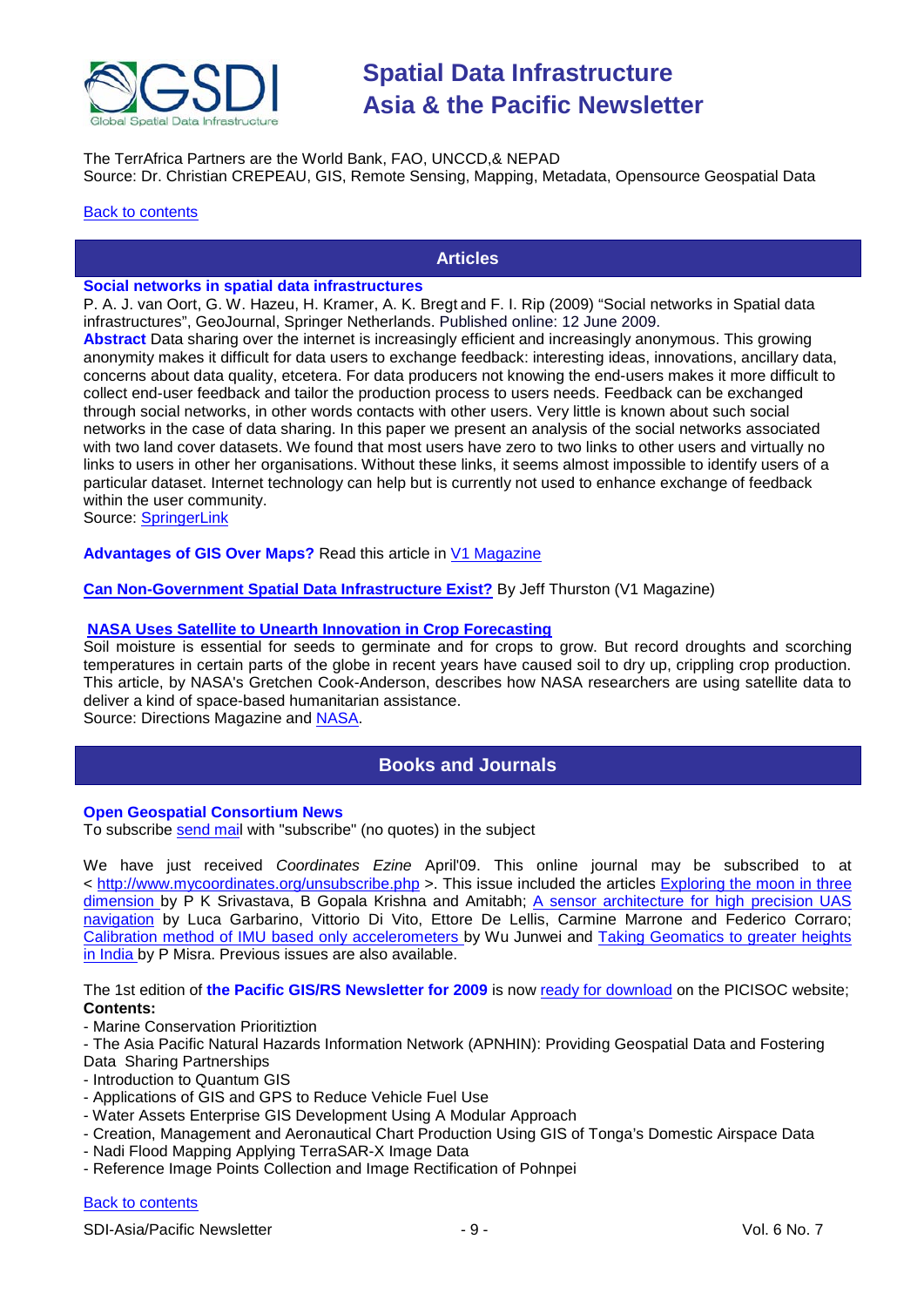

- Habitat Mapping of Aitutaki, Cook Islands Thanks to KL for drawing this to our attention

#### **gvGIS documentation**

gvSIG continues growing thanks to the very important effort its community is doing in translating the project documentation to the maximum amount of possible different languages.

The work of the several translation groups is showing results and among the newest and finished translation results in the gvSIG website are:

- The gvSIG 1.1 developer's manual in English [\[1\]](https://gvsig.org/web/docdev/manual-para-desarrolladores-gvsig/view?set_language=en)

- The gvSIG 1.1 user's manual in Italian [\[2\]](https://gvsig.org/web/docusr/userguide-gvsig-1-1/view?set_language=it) (also available in pdf format [\[3\]\)](ftp://downloads.gvsig.org/gva/descargas/manuales/gvSIG-1_1-man-v1-it.pdf)

Recently it was announced the translated user's manual to Russian [\[4\]](http://gis-lab.info/docs/gvsig/manual11/) and in shortly it will be incorporated in to the gvSIG website. Other teams continue their work. The German [\[5\]](http://www.gvsig.org/web/docusr/userguide-gvsig-1-1/view?set_language=de) and French [\[6\]](http://www.gvsig.org/web/docusr/userguide-gvsig-1-1/view?set_language=fr) translation of the gvSIG 1.1 user's manual is very far in its development.

The gvSIG team considers that the translation of the documentation is a key component for the communication of the project. That is why it is encouraging people interested on collaborating in this way with the project to contact [gvsig@gva.es](mailto:gvsig@gva.es) .

The gvSIG team is especially interested in the participation of translators from Spanish to English because Spanish is the main language of the documentation. At the same time, the availability of this documentation in English will facilitate the translation to other languages.

About the gvSIG interface, the portuguese-brazilian translation is now available [\[7\]](https://gvsig.org/web/projects/gvsig-desktop/upgrade-language/view?set_language=en) to load in gvSIG 1.1.2. To that end, the Translation management extension  $[8]$  must be installed over gvSIG 1.1.2.

#### **[PostGIS in Action \(Early Access Edition\)](http://newsletter.directionsmag.com/link.php?M=145624&N=1644&L=15729)**

This Early Access version of PostGIS in Action enables you to receive new chapters as they are being written. You can also interact with the authors to ask questions, provide feedback and errata, and help shape the final manuscript on the Author Forum. Available at [http://www.manning.com/obe/.](http://newsletter.directionsmag.com/link.php?M=145624&N=1644&L=25957)

#### **Asian Surveying & Mapping Newsletter Now Weekly**

From 5 June, the ASM newsletter will be emailed to subscribers every week, instead of every two weeks. This change is designed to provide our readers with more up-to-date news. If you have not yet signed up for this free service, you can [subscribe here.](http://www.asmmag.com/subscriptions/new)

#### **[The Handy Geography Answer Book](http://newsletter.directionsmag.com/link.php?M=145624&N=1644&L=25628)**

From discovering why every map is distorted to why Rhode Island is called an island even though it's not, this comprehensive reference simplifies geography in an approachable question-and-answer format. All aspects of the discipline are covered, including physical, economic, political, and cultural geography. Questions answered include Who carved Mount Rushmore? What is the average life expectancy in Japan? and What were the seven wonders of the ancient world? Ideal for students and teachers, this resource is for all those curious about our world. From Visible Ink Press, 2009.

**[The ASPRS Manual of Geographic Information Systems](http://newsletter.directionsmag.com/link.php?M=145624&N=1669&L=26094)** is a comprehensive Geographic resource for anyone interested in assessing landscapes, building geodatabases Information and integrating geospatial technologies. Systems **Second** 





**[Geographic Data Mining and Knowledge Discovery](http://newsletter.directionsmag.com/link.php?M=145624&N=1669&L=26085)** This second edition reflects the current state of the art in the field. It includes updated material on geographic knowledge discovery, geographic data warehouse research, map cubes, spatial dependency, spatial clustering methods, clustering techniques for trajectory data, INGENS 2.0, and geovisualization techniques. Recognizing the growth in mobile technologies and trajectory data, this edition provides five new chapters on knowledge discovery from spatiotemporal and mobile objects databases. It also contains new chapters on data quality issues, medoid computation, geographically weighted regression, and an integrated approach to multivariate analysis and geovisualization. From CRC, 2009.

#### **[I'll Never Get Lost Again: The Complete Guide to Improving Your Sense of Direction](http://newsletter.directionsmag.com/link.php?M=145624&N=1693&L=26219)**

Many people have a poor sense of direction. This work explains humorously why some people never get from A to B and what, if anything, they can do about it. From children to doctors, the author shows

### [Back to contents](#page-0-0)

SDI-Asia/Pacific Newsletter  $\sim$  10 - Vol. 6 No. 7

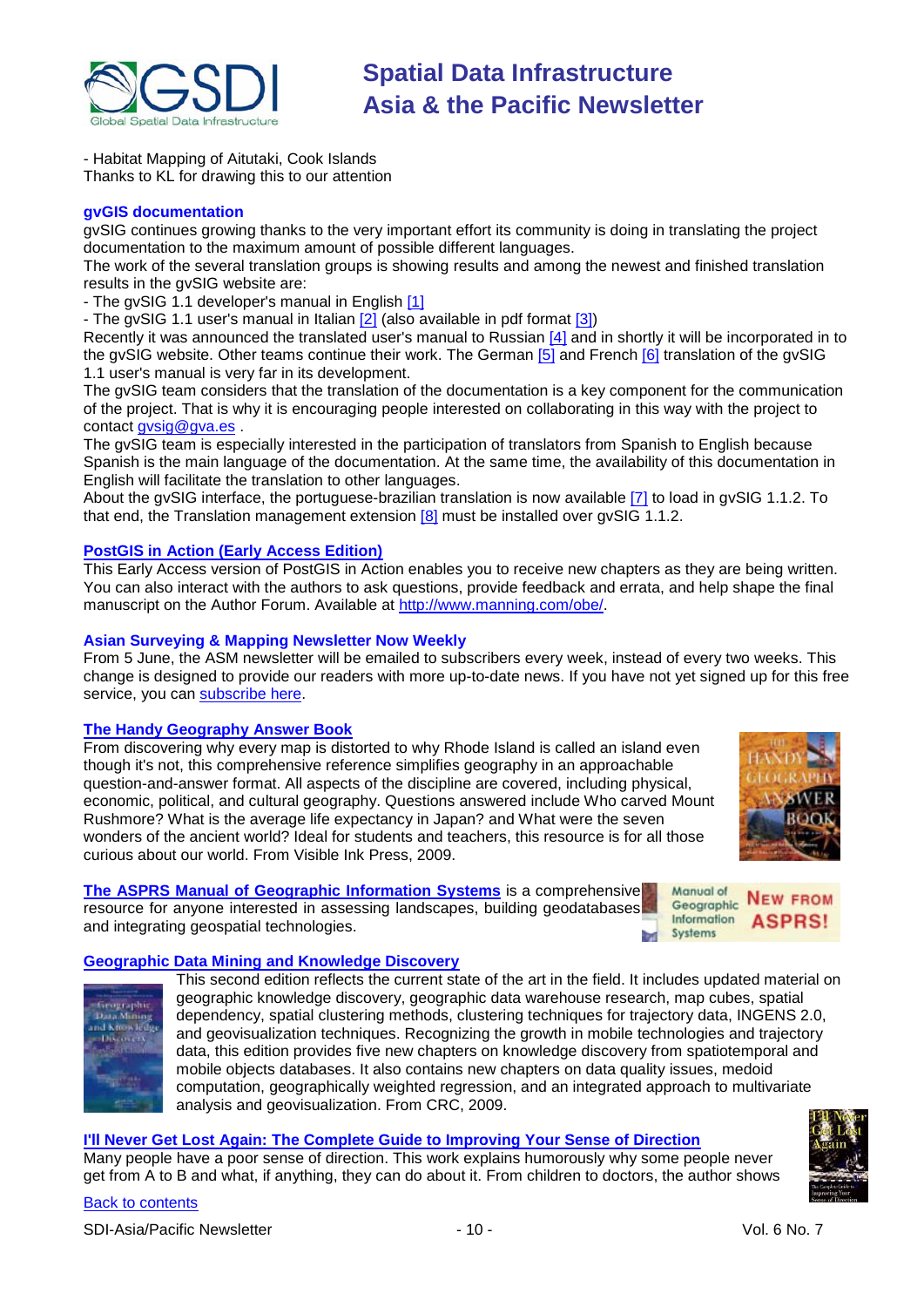

why otherwise competent people become easily disorientated and are often unable to find their way. From RDR Books, 2009.

### **NEW GIS Book—a comprehensive guide and reference for GIS managers**

*The GIS Management Handbook* by Peter L. Croswell, PMP, GISP, ASPRS-CMS

Kessey Dewitt Publications in association with URISA, hardcover, 320pp, ISBN13: 978-0-9824093-0-5 The book is comprehensive guide and reference to the field of GIS management. It provides information on the development, implementation, and operation of GIS programs and projects. This book takes a practical approach covering concepts and practices on a full range of GIS management topics of interest to GIS professionals.

Full price: **\$110** plus shipping and handling

Discounted price: **\$85** (in effect until August 31, 2009) To order [on-line and access details](http://www.urisa.org/gisbookorder) about book content.

#### <span id="page-10-0"></span>[Back to contents](#page-0-0)

### **Just for Fun !**

### **[Antarctic Emporor Penguins map their own breeding colonies](http://news.bbc.co.uk/go/pr/fr/-/1/hi/sci/tech/8077040.stm)**

Using satellite data, the scientists found 10 new colonies of penguins, six colonies that had moved from previously mapped positions to new spots and another six that seemed to have disappeared. Overall, 38 colonies were spotted from above, according to Fretwell's paper, "Penguins From Space" in the journal *Global Ecology and Biogeography*.

Emperor penguins are the only penguin species that breed on sea ice; and while ice formed on land may be discoloured by impurities such as moraine, sea ice is formed only from sea water and contains no such impurities. The black and white colouring of the emperor penguins makes them blend into the shadows on white sea ice, so they can be practically invisible in low resolution satellite images. However, these satellite images can detect the guano (faeces) of large groups of penguins, which stains the sea ice light brown. Source: BBC News

#### **[URL Shortener for Google Maps](http://www.asmmag.com/news/url-shortener-for-google-maps)**

One problem with internet mapping services, such as Google Maps, is the length of the URL displaying your desired location. Now, a Brisbane-based company called Social Horizon has come up with a tool that they claim is the world's first to makes Google Maps URLs manageable.

Source: [Asian Surveying & Mapping](http://www.asmmag.com/news/url-shortener-for-google-maps)

#### **OOPS !!!!!!!!!! Wrong again !!!!!!!!!!**

A Georgia (USA) man said he received a phone call saying the three-bedroom house his father built had been successfully demolished -- by mistake.

He said the demolition company told him the work crew's paperwork and GPS coordinates had led them to the home. He theorized the vacant house across the street was the house sought by the company. Source: [UPI](http://www.upi.com/Odd_News/2009/06/11/Man-Wrong-house-demolished/UPI-56861244756422/) and Directions Magazine [blog.](http://apb.directionsmag.com/archives/5911-GPS-not-address-Gets-Demolition-Location-Wrong.html)

#### **Sporcle: The New Geography Game**

Actually, the online quiz website, [Sporcle.com,](http://sporcle.com/) has many categories, but the geography area is particularly popular. Who's using it? College students. And, they are not using it to study per se, but for recreation and to jazz up dull geography club meetings according to the [Boston Globe.](http://www.boston.com/lifestyle/family/articles/2009/06/16/visitors_to_website_sporcle_learn_geography_and_other_subjects____and_have_fun/) Source: Directions Magazine [blog.](http://apb.directionsmag.com/archives/5932-Sporcle-The-New-Geography-Game.html)



**Street View versus Street Violence Victim spots 'robbers' following him on Google "Street View"** Dutch police have arrested twin brothers on suspicion of robbery after their alleged victim spotted a picture of them following him on Google's Street View map application.

Paul Heidanus, a police spokesman in the town of Groningen, said he believed it was the first time Street View images had been used in a Dutch criminal investigation.

A 14-year-old boy told police in September that he had been robbed of €165 (£140) and his mobile phone when two men had dragged him off his bicycle in Groningen, north-east of Amsterdam.

#### [Back to contents](#page-0-0)

SDI-Asia/Pacific Newsletter  $\sim$  11 - 11 - Vol. 6 No. 7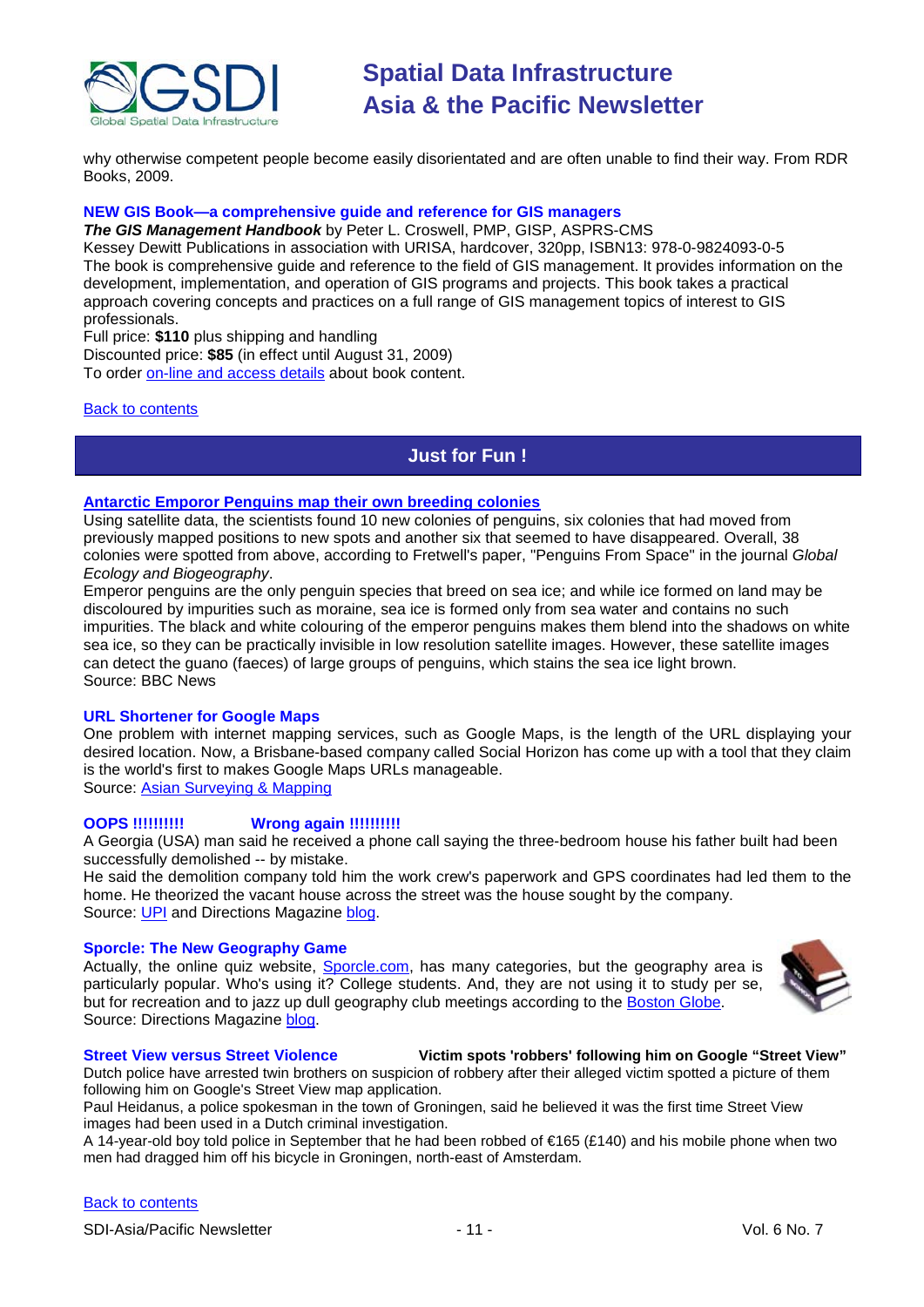

The boy called again in March after seeing an image of himself and two men that he believed were his attackers on Street View, police said.

Prosecutors sent a formal request to Google for the original photo because people's faces are blurred on Street View in line with Google's privacy policy.

The company complied and a robbery squad detective immediately recognised one of the twins. Source: The *[Daily Mail](http://www.dailymail.co.uk/news/worldnews/article-1194240/Twin-brothers-arrested-robbery-victim-spotted-picture-following-Google-Street-View.html)* and the *[UK Independent](http://www.independent.co.uk/news/world/americas/victim-spots-robbers-following-him-on-google-1710748.html)*.

Soft-Maps (c) are handmade quilted maps of Brooklyn (New York) neighborhoods and parks that represent a unique personal place in the city. The artist/cartographer **Emily Fisher's website** is well worth a visit. Source: [Haptic Lab](http://www.hapticlab.com/) and [Directions Magazine.](http://www.directionsmedia.net/newsletters.archive/index.php?ID=1422)

### **Training Opportunities**

#### <span id="page-11-0"></span>**[Upcoming ITC Refresher Courses](http://www.itc.nl/education/courses.aspx)**

**[Use of low cost earth observation data in environmental and climate monitoring applications: taking](http://www.itc.nl/education/courses/course_descriptions/C09-WRS-RC-01.aspx)  [further the African Union -](http://www.itc.nl/education/courses/course_descriptions/C09-WRS-RC-01.aspx) AMESD initiative**, Rwanda, starting 5 October 2009 (2 weeks). A number of fellowships are available for eligible candidates. **Application deadline: August 20, 2009.**

#### **[Geospatial Sciences RMIT Mid-Year intake](http://www.rmit.com/browse;ID=tcb2mqwtdcyw)**

Research based, the two year full time (four year part time) Master of Applied Science and four year full time (eight years part time) Doctor of Philosophy (PhD) cover a wide range of areas. The programs include surveying, multimedia cartography, satellite positioning, land and geographic information systems (LIS/GIS), photogrammetry, remote sensing, sustainable development and resource management. Source: RMIT

#### **[SLA First Scholarship](http://www.asmmag.com/news/sla-first-scholarship)**

Singapore Land Authority, the island's national mapping authority, plans to give scholarships to undergraduates who want to pursue geospatial science and technology-related disciplines. The scholarships will be available for study in both Singapore or overseas. SLA is also working with secondary school students to make them more aware of geospatial technology.

Source: Asia Surveying Magazine

#### **[Association of American Geographers offers membership at reduced rate for eligible professionals](http://www.aag.org/developing/index.htm)**

Geographers and others whose work involves Spatial Data Infrastructure, GIS, remote sensing, and geospatial data issues in Asia and the Pacific may be eligible to join the Association of American Geographers (AAG) for \$20 per year. This new reduced dues rate is open to professionals who earn less than US\$25,000 per year and are both citizens of and residents in certain countries throughout Asia and the Pacific. [A full list of these](http://www.aag.org/developing/eligibility.htm)  [countries is available.](http://www.aag.org/developing/eligibility.htm)

The AAG developing regions membership category offers all regular AAG member benefits, with the exception that publications are provided only in digital format.

For more [information on this membership program,](http://www.aag.org/developing/index.htm) or [contact Matthew Hamilton.](mailto:mhamilton@aag.org) For more information on the [Association of American Geographers.](http://www.aag.org/)

#### **United Nations University – ITC - School for Disaster Geo-information Management Capacity Building for Disaster Geo-Information Management**



Worldwide we are faced with a rapidly growing impact of disasters, due to increased vulnerability and climatic extremes. There is an urgent need to include the concepts of disaster risk management into planning, sustainable development and environmental impact assessment. The evaluation of the expected losses due to hazardous events requires a spatial analysis, as all components differ in space and time, using tools that handle spatial

information, such as geographic information systems (GIS).

One of the important requirements to carry out an effective disaster risk management is capacity building and training of disaster management experts and professionals.

For 2009 the following courses are scheduled:

For more information go to [Website.](http://www.itc.nl/unu/dgim/default.asp)

[Back to contents](#page-0-0)

SDI-Asia/Pacific Newsletter  $\sim$  12 - 12 - Vol. 6 No. 7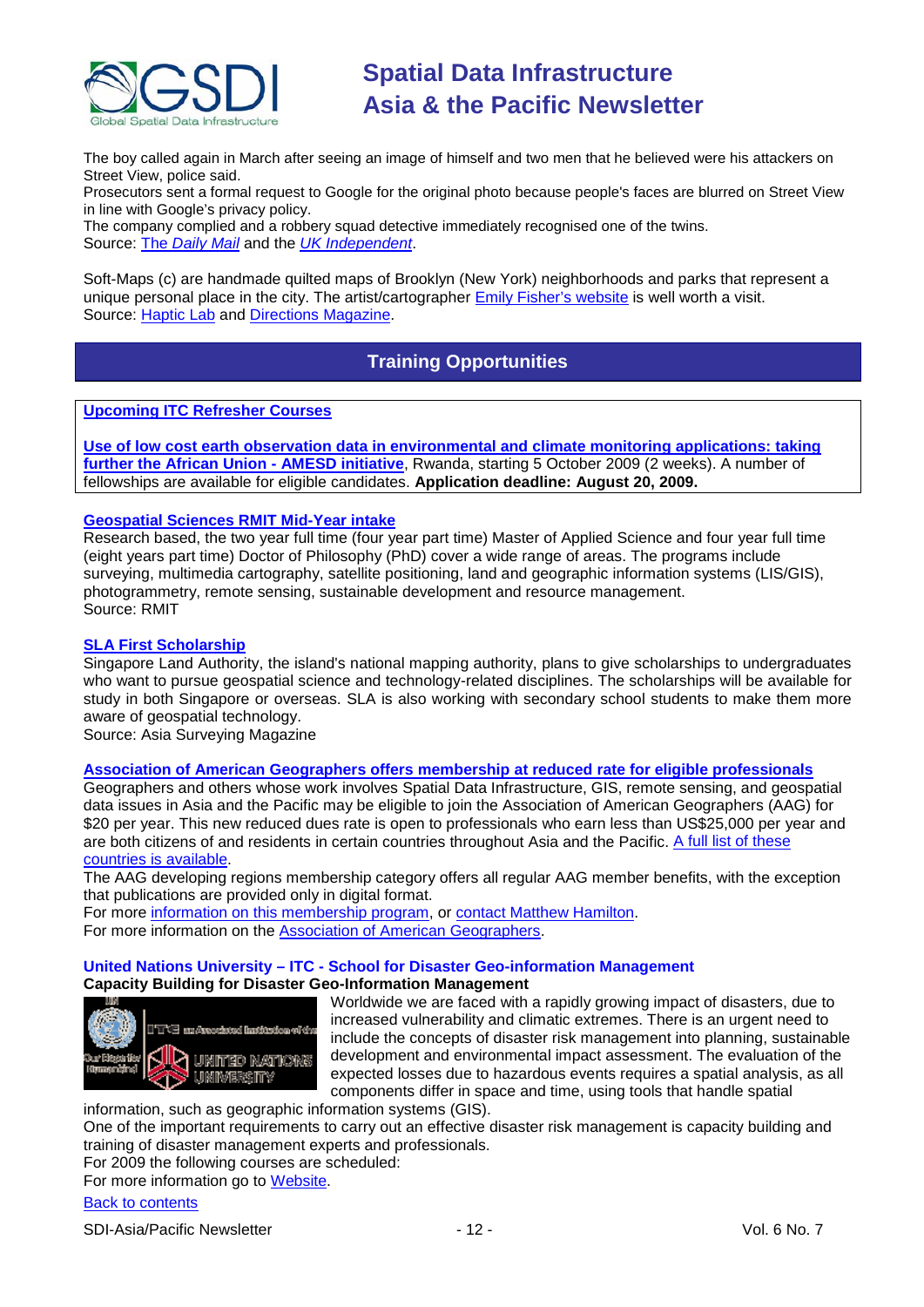

#### **Workshop on quality, scale and analysis aspects of city models**

Lund, Sweden, December 3-4, 2009 **Topics**

- Multiple representation modelling, storage and analysis of city models
- Integration of 2d and/or 3d-models, as well as image data
- Quality-based generalization: control and evaluation
- Semantic generalization of data models
- Understanding uncertainties in spatial data
- Presentation of quality information by metadata in GIS
- Use of images in quality assurance
- Spatial reasoning process
- Quality of spatio-temporal data and models in urban environment
- All other topics that relates to the theme and the urban context

#### **Important dates**

30 June 2009: submission of extended abstracts.

- 31 August 2009: Notification of acceptance.
- 1 October 2009: Last day for registration.
- 1 November: Submission of full papers.
- 3-4 December: Workshop.

#### **Submission guidelines**

Papers must be written in English and must be formatted strictly according to the **ISPRS** guidelines. The maximum length of the extended abstract is restricted to 5 pages, including all figures and references. The submission of papers is in ms-word format only.

#### **Publications**

All accepted full papers will be published on a workshop CD.

Selected papers will be reviewed for publication in a special issue of ISPRS journal, which is planned to be published in early 2011.

#### **[Workshop website](http://isprs.gis.lu.se/)**

At this website you can register and submit abstract/papers. [Questions](mailto:isprs@gis.lu.se)

#### **About Lund**

Lund is an old city in Southern Sweden. The city is believed to have been founded around 990, when the Scanian lands belonged to Denmark. It soon became the Christian center of Northern Europe with an archbishop and with the towering Lund Cathedral, built in 1103.

The atmosphere of Lund is much formed by Lund University, one of the largest universities in Scandinavia. Lund University, established in 1666, has around 42,000 full or part-time students. As late as the 1940s, Lund was a relatively small city with few large-scale industries, covering only about a fourth of the current urban area and was dominated by the cathedral and the university. Since then, the student population has increased about twelvefold, many industrial companies in the chemical, medical or electronics branches and, more recently, within information management, have set up establishments in the city, and the town's population, architecture and pulse has been transformed.

**Contact:** Lars Harrie, GIS Centre, Department of Physical Geography and Ecosystems Analysis, Lund **University** 

Sölvegatan 12, SE-223 62 Lund, Sweden, Tel: +46 46 222 01 55, [Email](mailto:isprs@gis.lu.se)

#### **Pitney Bowes online Webinars [Web Seminars] archive** available at [Map Extreme](http://gw.vtrenz.net/?MGOL99J0HK) and [MapInfo.](http://gw.vtrenz.net/?LDKMA6UIKP&webSyncID=612de8b1-1e74-9687-d7c1-c7eda52b01e9)

#### <span id="page-12-0"></span>[Back to contents](#page-0-0)

### **Funding Opportunities, Awards, Grants**

#### **[The 8th Geospatial Solutions Applications Contest](http://www.geospatial-solutions.com/applicationsContest)**

Enter the Geospatial Solutions Applications Contest for your chance to win GeoExpress Tools software from LizardTech, a GPS Bluelogger with XMap 5.2 Professional software from DeLorme, or an ERDAS TITAN GeoHub! Plus, top entries will be published on the *Geospatial Solutions* Web site. To



[Back to contents](#page-0-0) enter submit a 500-word (approx) description of your innovative or cost-effective application of geospatial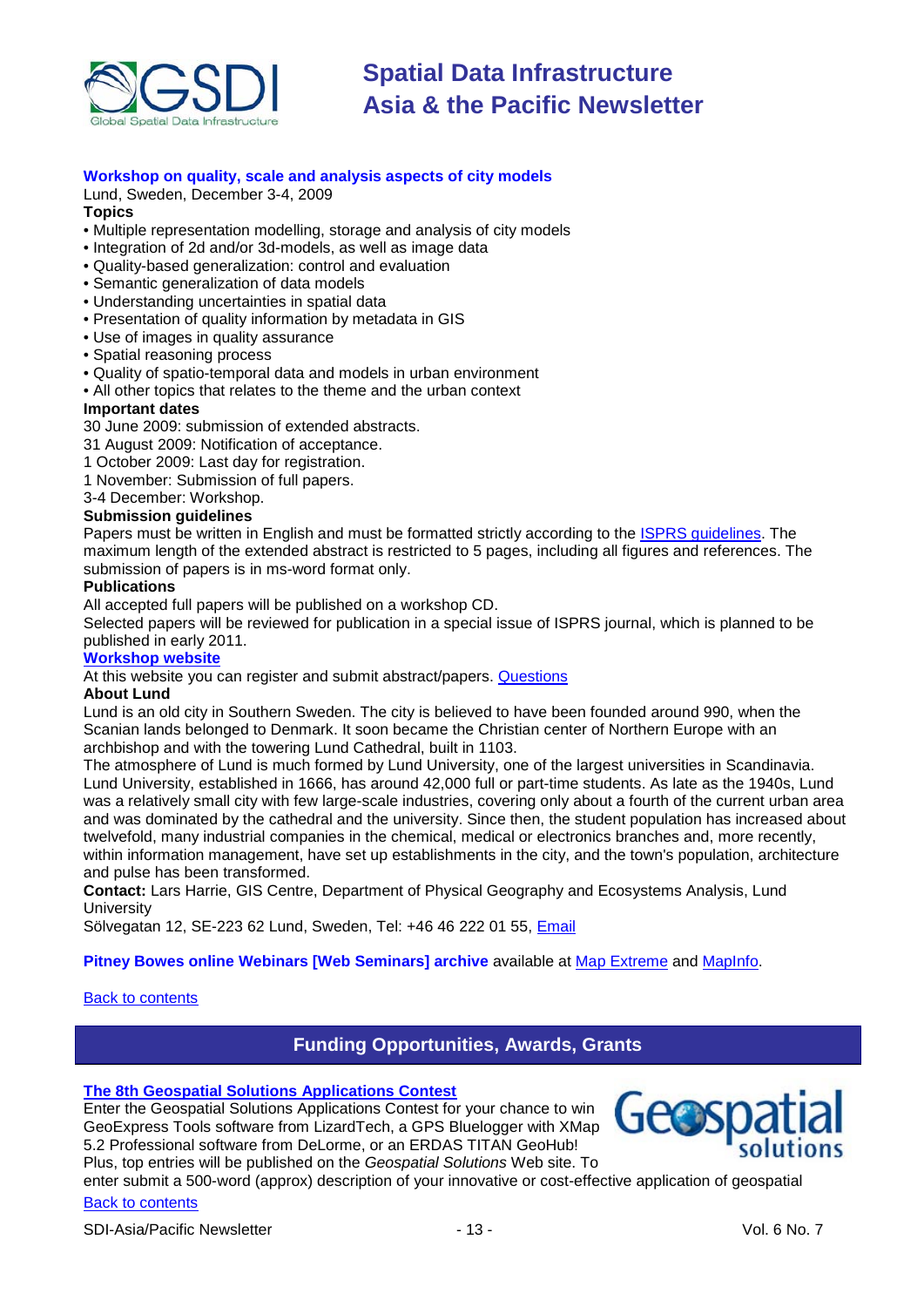

technologies, use the form and instructions available from the website. (Source: Geospatial Solutions)

#### **[China Scholarship at UNSW](http://www.asmmag.com/news/Professor%20linlin%20Ge%20scholoarship)**

The China Scholarship Council will award an unspecified number of post doctoral scholarships at the University of New South Wales. The scholarships are for study under Dr Linlin Ge, a world renowned expert in the use of space-based interferometric synthetic aperture radar Source: *[Asia Survey Magazine](http://www.asmmag.com/news/Professor%20linlin%20Ge%20scholoarship)*

**PhD Scholarships in China**

Professor Xu Aigong is seeking PhD students to study under him at Liaoning Technical University in Fuxin, China. His subjects of interest include geodesy and geomatics, GNSS, GIS and intelligent transportation systems. Students may be eligible for support under the 2009 Liaoning Provincial Government Scholarship Program. Email [Prof. Xu.](mailto:eagxu@ntu.edu.sg)

**Note: Closing date for intending 2009 students was April 30. Professor Xu welcomes enquiries from students seeking information for later years.**

Source: Asian Survey & Mapping

#### **Travel Grant Opportunity to attend AfricaGIS 2009**

The ISPRS Foundation is seeking applications from individuals wishing to obtain travel assistance from the "Trust Fund Amsterdam 2000" (administered by the ISPRS Foundation) to participate in the AfricaGIS [International Conference,](http://www.africagis2009.org/) which will be held in Kampala, Uganda, from 26 to 30 October 2009 **Deadline for receipt of applications: 10 July 2009.** Applicants should read [the preamble and complete the](http://www.isprs.org/foundation/PDF/TFA2000PreambleRequestAfricaGIS2009.pdf)  [application form](http://www.isprs.org/foundation/PDF/TFA2000PreambleRequestAfricaGIS2009.pdf) which can be downloaded from [the ISPRS website.](http://www.isprs.org/foundation/)

Thanks to KL for this announcement.

#### **UN photo contest zooms in on drylands**

As part of an ongoing effort to raise awareness about the urgent need for action against desertification and land degradation, the UN is calling on all aspiring photographers to participate in its second international photo contest.

The UN Convention to Combat Desertification (UNCCD) is looking for images that artistically highlight either the efforts of people trying to conserve soil, land or water in drylands or the relationship between people and dryland ecosystems.

Source: [GIS News](http://www.gisdevelopment.net/news/viewn.asp?id=GIS:N_hdzpucsaeg) and [ESA News.](http://www.esa.int/esaCP/SEMKR5ANJTF_index_0.html)

**20 student bursaries (each worth £ 120) for high quality MSc/PhD students submitting papers to LBS** 

**2009** to help cover their registration fees for LBS 2009 conference (2-4 September). These bursaries are sponsored by University of Nottingham Horizon Digital Economy Research Hub and Horizon Doctoral Training Centre. [More details.](http://www.lbs2009.org/)

#### **Eligibility Criteria:**

# You are currently student in a Masters or PhD program

# You are an author of a full paper/extended abstract that has been accepted for presentation at the LBS 2009. Please mention that you wish to be considered for Horizon student bursary when you submit your paper. **Horizon Doctoral Student Colloquium**

The LBS 2009 committee is pleased to announce a Doctoral Student Colloquium for this year's LBS conference. The Colloquium will provide doctoral students with the opportunity to present their work to senior faculty in a setting that is relatively informal but that allows for maximum intellectual exchange. Students will receive feedback on their presentation and/or current research from participating faculty and from students' peers.

#### **More info on Horizon:**

The Horizon Digital Economy Research Hub centre is a new £12 million research centre at The University of Nottingham to develop digital technology to transform modern living. This builds on the success of the £5.7 million Horizon Doctoral Training Centre in Location-aware Pervasive Computing at the University of Nottingham. The Centre for Geospatial Science is part of both Horizon Digital Economy Research Hub centre and Horizon Doctoral Training Centre.

#### Please contact me for any information needed.

[Dr Suchith Anand,](mailto:Suchith.Anand@nottingham.ac.uk) Centre for Geospatial Science, Sir Clive Granger Building, University of Nottingham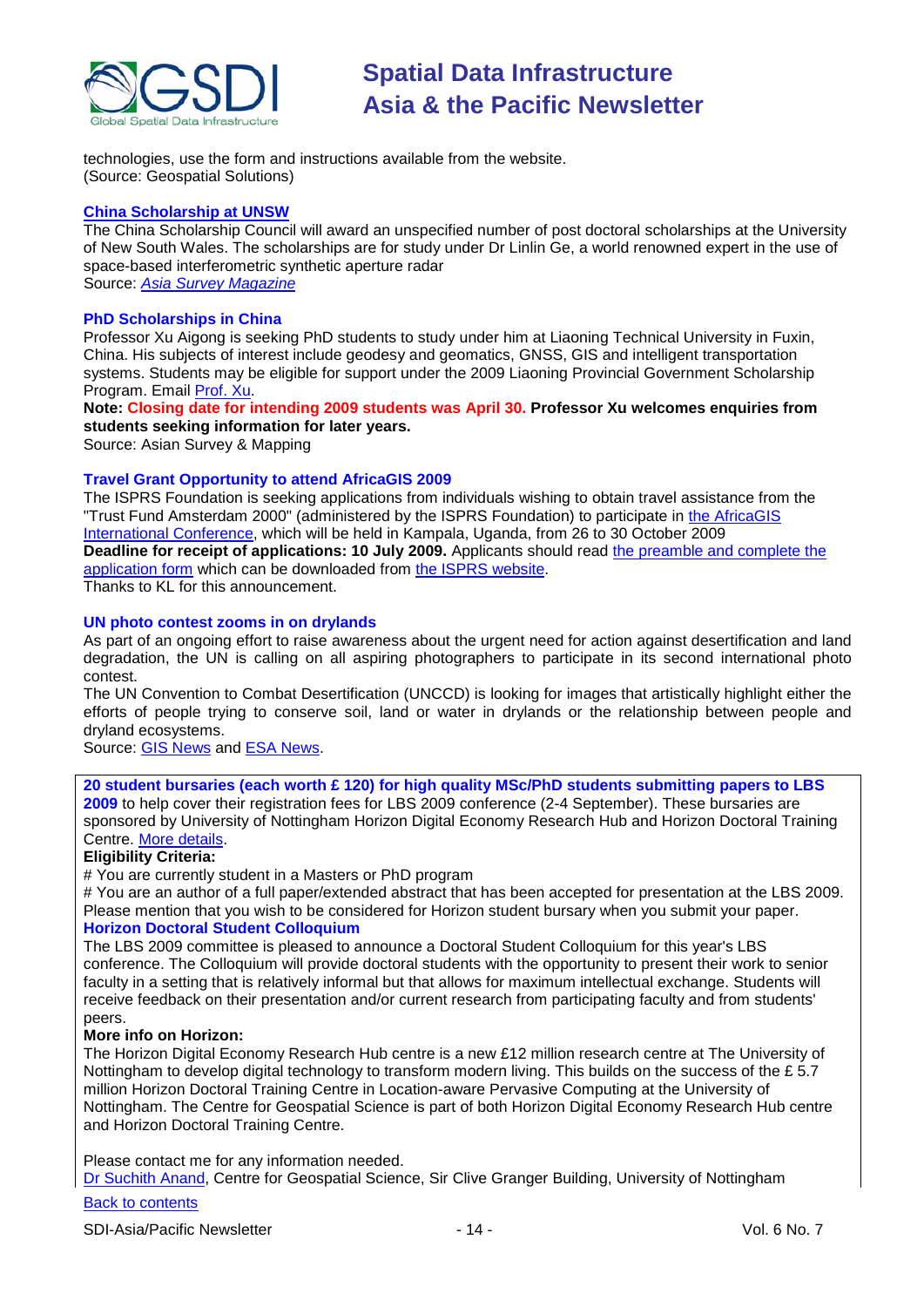

#### Tel: (0)115 846 8408

< [http://www.nottingham.ac.uk/cgs/cgs\\_suchith\\_anand.html](http://www.nottingham.ac.uk/cgs/cgs_suchith_anand.html) >

<<http://www.opensourcegis.org.uk/> >

<<http://ica-opensource.scg.ulaval.ca/> >

#### **The 2009 European Satellite Navigation Competition**

[GRACE](http://www.grace.ac.uk/) (GNSS Research and Applications Centre of Excellence) of the University of Nottingham is holding a workshop for organisations and individuals planning to submit an entry into the 2009 European Satellite Navigation Competition.

**ESNC (European Satellite Navigation Competition) Ideas Workshop** - University of Nottingham, 1st July 2009

Entry into the competition closes on the 31st of July and this is your opportunity to;

- learn more about this year's competition
- hear from the experiences of previous winners
- have confidential one on one discussions about your idea with
- Competition judges
- **GNSS** experts
- Business advisors

The overall winner will receive a €20,000 prize and this year, GRACE will provide the winner of the UK competition with up to £5000 worth of support in developing their idea further.

Judging of the UK winner will take place during September 2009 with the overall European winner being announced at the Munich Systems Fair on the 21st of October 2009.

Further [details about the competition.](http://www.galileomasters.co.uk/)

<span id="page-14-0"></span>More details of [the event;](http://www.grace.ac.uk/events/esnc09/index.php) You can [book online](http://www.grace.ac.uk/events/esnc09/booking.php) - Places are limited; To enter the competition, [please visit](http://www.galileo-masters.eu/)

### **Employment Opportunities**

**Spatial Jobs Online (Australia) Because of tight application closing dates the editors provide these websites for employment seekers to access directly:** <<http://www.spatialjobs.com.au/> > and

<span id="page-14-1"></span>< [http://www.GISjobs.com.au](http://www.gisjobs.com.au/) >

### **Conferences, Events**

For upcoming events of global or major international interest, please visit the [upcoming conference list o](http://gsdi.org/events/upcnf.asp)n the GSDI website.

[The Terra Cognita 2009 Workshop](http://asio.bbn.com/terracognita2009/) is soliciting papers in conjunction with the [8th International Semantic Web](http://iswc2009.semanticweb.org/)  [Conference, \(ISWC 2009\).](http://iswc2009.semanticweb.org/)

#### **The editors welcome news of conferences & events from the newsletter subscribers**

| <b>Date</b>      | <b>Location</b>            | <b>Event</b>                                                                                                                                                            |
|------------------|----------------------------|-------------------------------------------------------------------------------------------------------------------------------------------------------------------------|
| <b>July 2009</b> |                            |                                                                                                                                                                         |
| 1-3 July 2009    | Vienna, Austria            | 9 <sup>th</sup> Conference on Optical 3-D Measurement Techniques                                                                                                        |
| 7-10 July        | Salzburg, Austria          | <b>GI Forum 09</b>                                                                                                                                                      |
| 7-11 July        | Cape Town,<br>South Africa | 2009 IEEE International Geoscience & Remote Sensing<br><b>Symposium (IGARSS)</b>                                                                                        |
| 13-14 July       | Oxford, UK                 | <b>GEOSENSOR NETWORKS 2009</b><br>Sponsored by: University of Oxford<br>Papers to be published by Springer<br><b>IMPORTANT DATES:</b><br>Paper Submission: 3 April 2009 |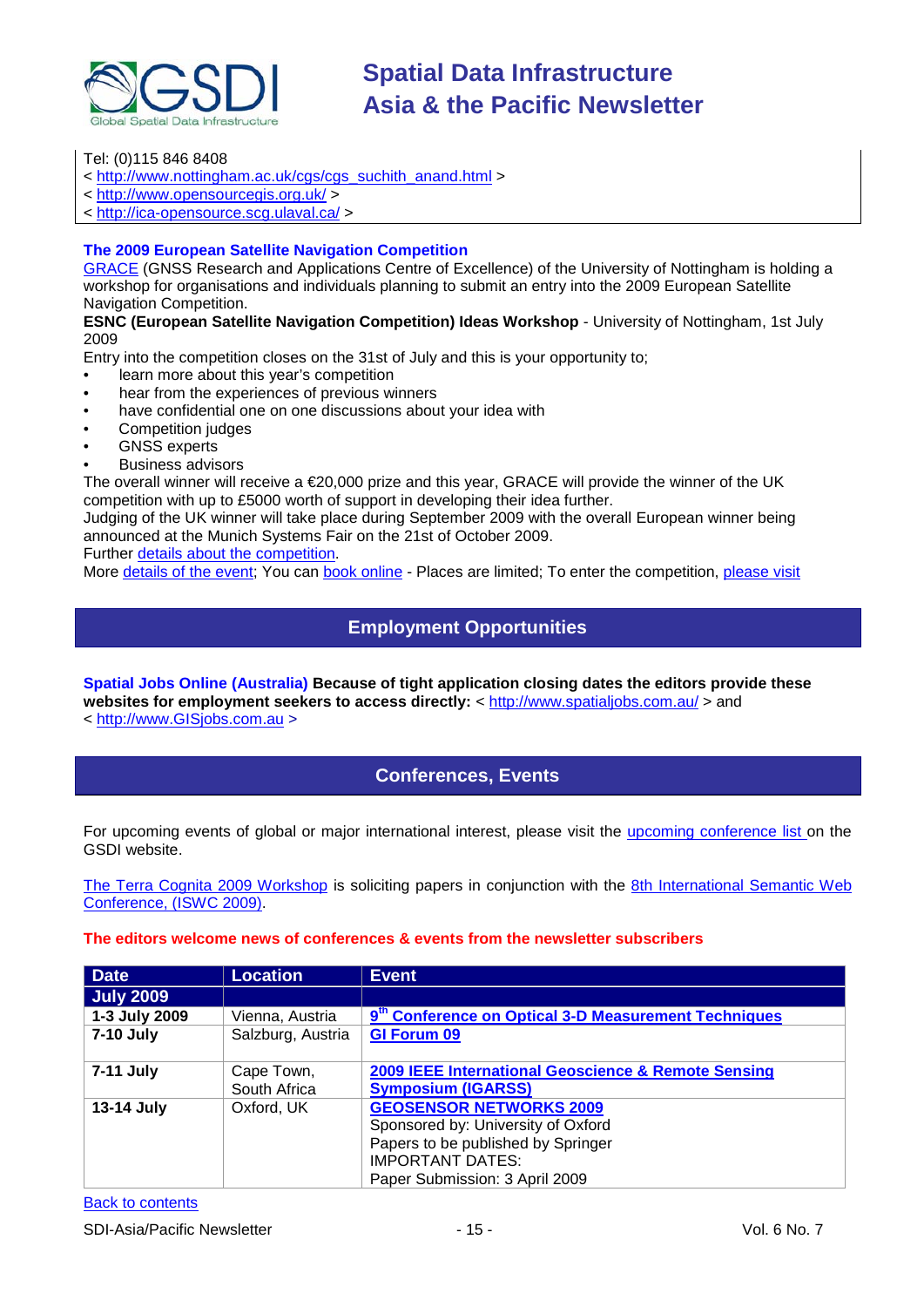

|                    |                   | Notification of Acceptance: 27 April 2009                                                          |
|--------------------|-------------------|----------------------------------------------------------------------------------------------------|
|                    |                   | Camera Ready Papers Due: 5 May 2009                                                                |
|                    |                   | Conference: 13-14 July 2009                                                                        |
| 13-17 July         | San Diego, CA,    | 29 <sup>th</sup> ESRI International User Conference                                                |
|                    | <b>USA</b>        | The deadline for abstract submissions has CLOSED                                                   |
| 13-17 July         | Cairns, Australia | <b>18th IMACS WORLD CONGRESS</b><br><b>MODSIM09</b>                                                |
|                    |                   | International Congress on Modelling & Simulation                                                   |
|                    |                   | "Interfacing Modelling and Simulation with Mathematical and                                        |
|                    |                   | <b>Computational Sciences"</b>                                                                     |
|                    |                   | Early Bird Registration closes Friday 13 March 2009                                                |
|                    |                   |                                                                                                    |
|                    |                   | Submission and Acceptanbce of Abstracts has CLOSED                                                 |
|                    |                   | Final papers submitted Friday 13 March 2009                                                        |
| 21-24 July         | Presidente        | 6 <sup>th</sup> International Symposium on Mobile Mapping Technology -                             |
|                    | Prudente,         | <b>MMT2009</b>                                                                                     |
|                    | São Paulo, Brazil |                                                                                                    |
| <b>24-6 July</b>   | Hyderabad, India  | 3rd International Conference on HealthGIS 2009                                                     |
|                    |                   | <b>Email</b><br><b>Call for papers</b>                                                             |
|                    |                   | Early Registeration 19 th June 2009                                                                |
| 27 28 July         | New Delhi, India  | <b>Geo Intelligence India</b>                                                                      |
|                    |                   | <b>Email</b>                                                                                       |
| <b>July 27-31</b>  | Vancouver,        | GeoWeb2009                                                                                         |
|                    | Canada            | GeoWeb 2009 organizers are currently seeking submissions for                                       |
|                    |                   | presentations and workshops.                                                                       |
|                    |                   | Details: All abstracts must be less than 200 words and be submitted                                |
|                    |                   | via the online form no later than February 27, 2009.                                               |
|                    |                   | For all questions regarding the submission of abstracts and                                        |
|                    |                   | agendas please contact Julie Eckhart. Complete information on the                                  |
|                    |                   | call for papers process and conference may be obtained at                                          |
|                    |                   |                                                                                                    |
|                    |                   |                                                                                                    |
|                    |                   | http://www.geowebconference.org.                                                                   |
| <b>August 2009</b> |                   |                                                                                                    |
| 4 - 6 August       | Fairbanks,        | The GeoNorth 2009 conference is a unique opportunity to discuss                                    |
|                    | Alaska            | issues and present current research related to geospatial activities                               |
|                    |                   | in the arctic environment. This conference provides an opportunity                                 |
|                    |                   | to present results associated with the International Polar Year                                    |
|                    |                   | (IPY), environment and climate change monitoring and geographic                                    |
|                    |                   | analysis, geospatial standards and their application, and the                                      |
|                    |                   | construction of virtual collaborative networks including Arctic                                    |
|                    |                   | mapping and the virtual Arctic Spatial Data Infrastructure (ASDI).                                 |
|                    |                   | The conference is coordinated by the USGS, the University of                                       |
|                    |                   | Alaska Fairbanks, and the IPY Program Committee.                                                   |
|                    |                   | Sessions are planned for the following themes with a focus on the                                  |
|                    |                   | development, publication, and application of interdisciplinary data                                |
|                    |                   | for analysis and re-use in the Arctic context:                                                     |
|                    |                   | * Societal, cultural, and indigenous mapping of local and                                          |
|                    |                   | traditional knowledge                                                                              |
|                    |                   | * Imagery, remote sensing, and sensor networks for the arctic                                      |
|                    |                   | landscape                                                                                          |
|                    |                   | * Virtual globes, geo-browsers, and spatio-temporal data                                           |
|                    |                   | exploration                                                                                        |
|                    |                   | * Ocean data access and analysis                                                                   |
|                    |                   | * Natural resource assessment in the Arctic                                                        |
|                    |                   | * Understanding and assessing changes on land and ice                                              |
|                    |                   | * Climate and atmospheric data, trends, and analysis                                               |
|                    |                   | * Forum on arctic mapping and the Arctic Spatial Data                                              |
|                    |                   | Infrastructure                                                                                     |
|                    |                   | * Geosphere and hydrosphere modeling<br>* Understanding geospatial standards and their application |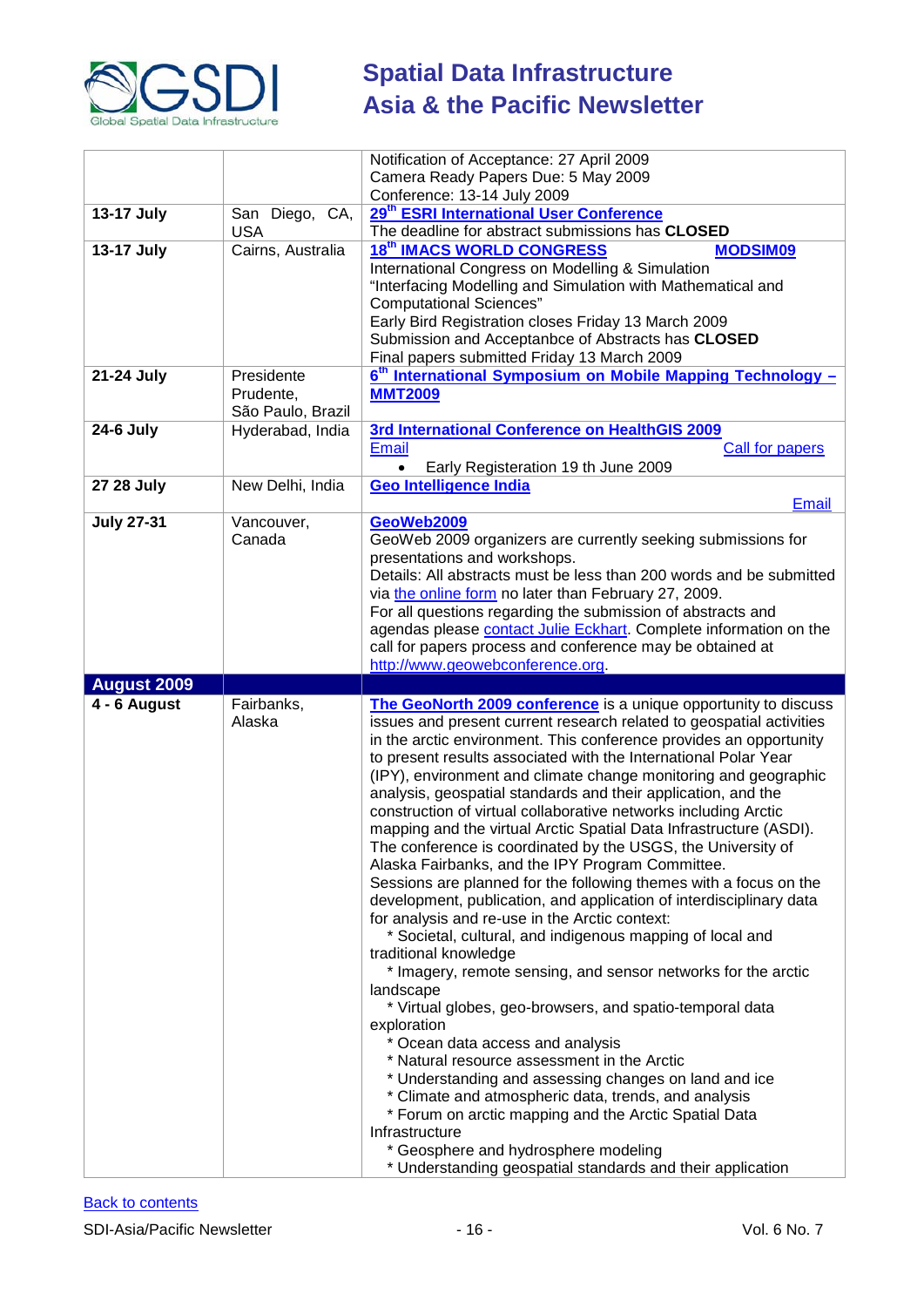

|                           |                    | The following website includes information on the conference, the        |
|---------------------------|--------------------|--------------------------------------------------------------------------|
|                           |                    | Call for Papers, and registration details. We look forward to your       |
|                           |                    | participation!                                                           |
| 4 - 7 August              | Bali - Indonesia   | 10th South East Asian Survey Congress (SEASC '09) Hosted by              |
|                           |                    | Bakosurtanal (Indonesia's land information agency)<br>Contact            |
|                           |                    | Website: < http://www.seasc2009.org/ >                                   |
| 3-14 August               | Rio de Janeiro,    | <b>XXVII General Assembly of the International Astronomical</b>          |
|                           | <b>Brazil</b>      | <b>Union</b>                                                             |
| $7 - 8$ August            | Darwin, Australia  | 2009 IMTA Asia Pacific Conference<br><b>Call for Papers</b>              |
|                           |                    | The International Map Trade Association is hosting an Asia Pacific       |
|                           |                    | conference and trade show. The theme is 'Connecting the Business         |
|                           |                    | of Maps in Australia's Top End'. The organisers have issued a call       |
|                           |                    | for presentations. Presentations may address any topic closely           |
|                           |                    | related to the geospatial industry. The deadline for applications is     |
|                           |                    | 24 April.                                                                |
|                           |                    | <b>International Map Trade Association</b><br>contact Damien Demai       |
| <b>August 12-14,</b>      | Fairfax, Virginia, | The 17th International Conference of Geoinformatics (Geoinformatics      |
| 2009                      | USA                | 2009)<br>George Mason University,                                        |
| <b>August 13-14</b>       | Perth, Australia   | 2009 Australasian Mine Surveying Conference                              |
|                           |                    | The event will bring together mining industry surveyors and spatial      |
|                           |                    | professionals from Australia, South East Asia and the South Pacific.     |
|                           |                    | It is a joint venture between the Australian Institute of Mine           |
|                           |                    | Surveyors and the Spatial Sciences Institute.<br>Email                   |
| <b>August 16-19</b>       | Hong Kong          | <b>10th Asian Urbanisation Conference</b>                                |
|                           |                    | Email                                                                    |
| <b>August 18-20</b>       | Singapore          | Map Asia 2009                                                            |
|                           |                    | Email                                                                    |
| 24-27 August              | Canberra,          | <b>SEGS '09 (Spatially Enabled Government Summit)</b>                    |
|                           | Australia          | Email                                                                    |
| $24 - 9$<br><b>August</b> | Dresden,           | <b>Ist International Conference on 3-D Maps</b>                          |
|                           | Germany            | http://kartographie.geo.tu-dresden.de/true3Dincartography09/             |
| 27-8 August               | Bishnek,           | <b>GISCA '09 Conference (3rd Central Asia GIS)</b>                       |
|                           | Kyrgyzstan         | Call for Papers announced for GISCA'09 Conference                        |
|                           |                    | <b>Contact</b>                                                           |
|                           |                    | <b>Submission of contributions:</b>                                      |
|                           |                    | July 1 - Camera-ready copy of full papers (see authoring instructions!)  |
|                           |                    | Aug 1 - Registration for poster exhibit<br><b>Pre-conference events:</b> |
|                           |                    | Aug 14-16 Joint ICA-UNIGIS summer school in Kashgar                      |
|                           |                    | Aug 17-23 ICA-led field trip Kashgar-Lhasa return                        |
|                           |                    | Aug 24-26 pre-conference summer school and various workshops in          |
|                           |                    | <b>Bishkek</b>                                                           |
| 28-9 August               | Bangalore, India   | The iGeoMap 2009 conference on urban infrastructure and                  |
|                           |                    | geoinformatics. The Indian Institute of Science and GIS                  |
|                           |                    | Consultancy Sky Group are calling for paper submissions. The             |
|                           |                    | conference will address urban infrastructure issues and GIS              |
|                           |                    | practices.                                                               |
| <b>September</b>          |                    |                                                                          |
| 2009                      |                    |                                                                          |
| $2 - 4$                   | Nottingham, UK     | 6th International Symposium on LBS & TeleCartography                     |
| <b>September</b>          |                    | Contact or Mrs Stella Fuller, Centre for Geospatial Science,             |
|                           | <b>LBS 2009</b>    | Sir Clive Granger Building, University of Nottingham, Nottingham.        |
|                           |                    | NG7 2RD<br>Tel: 0115 95 15445                                            |
| $2 - 5$                   | Baška, Krk         | The Royal Institute of Navigation, London, UK, and the Institute of      |
| <b>September</b>          | Island, Croatia    | Engineering Surveying and Space Geodesy, University of                   |
|                           |                    | Nottingham, UK have a pleasure in inviting you to participate to the     |
|                           |                    | 2nd GNSS Vulnerabilities and Solutions Conference to be held             |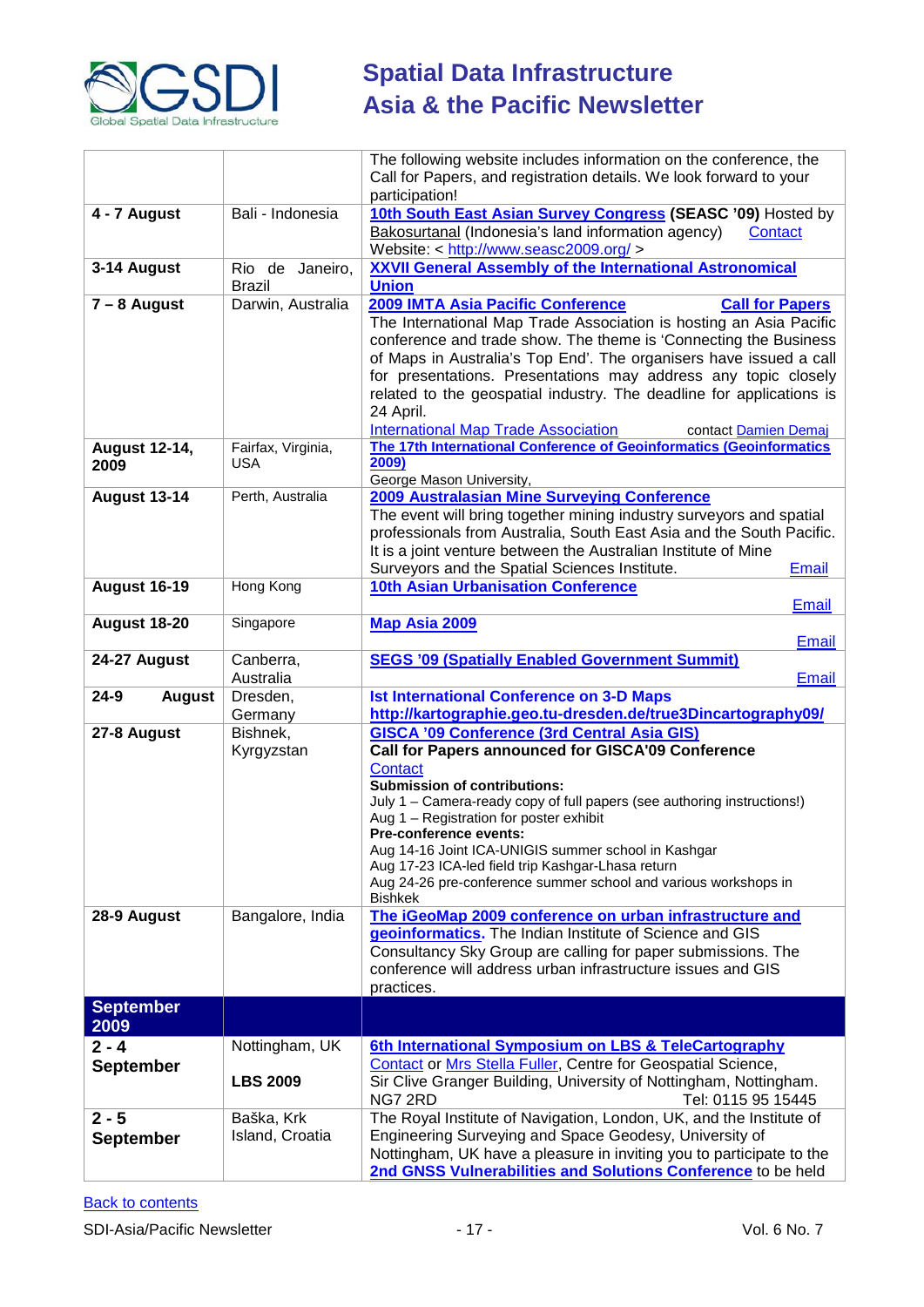

|                  |                                | on 2 - 5 September 2009 in Baška, Krk Island, Croatia.                                        |
|------------------|--------------------------------|-----------------------------------------------------------------------------------------------|
| 7-11 September   | Windhoek                       | <b>SADC Regional Conference on Sustainable Land Management</b>                                |
|                  | Namibia                        | Sustainable Land Management in the Dry lands of Southern Africa:                              |
|                  |                                | the Practicalities                                                                            |
|                  |                                | The Sub-themes include:                                                                       |
|                  |                                | SUB-THEME 1: Innovation in ISLM                                                               |
|                  |                                | SUB-THEME 2: Towards climate change adaptation in ISLM                                        |
|                  |                                | SUB-THEME 3: Governance for ISLM (Institutions)                                               |
|                  |                                | SUB-THEME 4: Knowledge and information management systems                                     |
|                  |                                | for ISLM                                                                                      |
|                  |                                | SUB-THEME 5: Biofuels and Land degradation (theory and                                        |
|                  |                                | practice)                                                                                     |
|                  |                                | SUB-THEME 6: Advances in communication awareness and                                          |
|                  |                                | information dissemination with respect to ISLM (poster materials)                             |
|                  |                                | Contact: Ms. Birga Ndombo, and cc Ms Linda Fillemon, & Mr. Chris                              |
|                  |                                | Tjitjahura.                                                                                   |
| 8 September      | Jena, Germany                  | The workshop "Performance Evaluation of Pattern Recognition                                   |
|                  |                                | in Remote Sensing" of the ISPRS Intercommission Working                                       |
|                  |                                | Group III/VII "Pattern Recognition in Remote Sensing" will be held                            |
|                  |                                | in Jena, Germany, on 08th September 2009 in conjunction with the                              |
|                  |                                | DAGM Symposium 2009.                                                                          |
|                  |                                | Author notification - 20 July                                                                 |
|                  |                                | Camera ready manuscript - 3 August                                                            |
|                  |                                | Workshop - 8 September                                                                        |
| 8-10 September   | Tsukuba, Japan                 | International Workshop on the Revision of Specifications for                                  |
|                  |                                | <b>Global Map Version 2</b>                                                                   |
|                  |                                | The details will be informed on the <b>ISCGM Website</b> as soon as<br>determined.            |
| $9 - 12$         | Beijing, China                 | 6th International Symposium on Digital Earth<br>E-mail                                        |
|                  |                                |                                                                                               |
|                  |                                |                                                                                               |
| <b>September</b> |                                | <b>ISDE WEBsite</b><br><b>Email for ISDE</b>                                                  |
| $14 - 16$        | Beijing                        | <b>Emergency Management Conference</b>                                                        |
| <b>September</b> |                                | The international conference on Geospatial Solutions for                                      |
|                  |                                | Emergency Management (GSEM 2009) is being held in                                             |
|                  |                                | conjunction with the 50th anniversary of the Chinese Academy of                               |
|                  |                                | Surveying and Mapping.                                                                        |
| $16 - 18$        | Johannesburg,                  | <b>Map Africa</b>                                                                             |
| <b>September</b> | South Africa                   | Email                                                                                         |
| $21 - 25$        | Venice, Italy                  | <b>OceanObs '09</b>                                                                           |
| <b>September</b> |                                |                                                                                               |
| 24-25            | Addis Ababa,                   | 4th ESRI Eastern Africa User Conference                                                       |
| <b>September</b> | Ethiopia                       | The annual ESRI Eastern Africa User Conference brings together                                |
|                  |                                | ESRI software users from across Ethiopia and Eastern Africa to                                |
|                  |                                | share their experiences and learn more about ESRI's technology.                               |
|                  |                                | The conference is co-organised by ESRI Eastern Africa, the GIS                                |
|                  |                                | Society of Ethiopia and the Information, Sciences & Technology                                |
|                  |                                | Division of the United Nations Economic Commission for Africa.                                |
|                  |                                | Users of ESRI software are invited to present a paper which will                              |
|                  |                                | showcase the use of ESRI software in their particular field of work                           |
|                  |                                | and/or further the science of GIS. All papers presented at the                                |
|                  |                                | conference are eligible for publication in the conference                                     |
|                  |                                | proceedings.                                                                                  |
|                  |                                | Abstract submission deadline: 30 June 2009.                                                   |
| October 2009     |                                |                                                                                               |
| 4-8 October,     | Cleveland, Ohio,<br><b>USA</b> | <b>NSGIC(National States Geographic Information Council) 2009</b><br><b>Annual Conference</b> |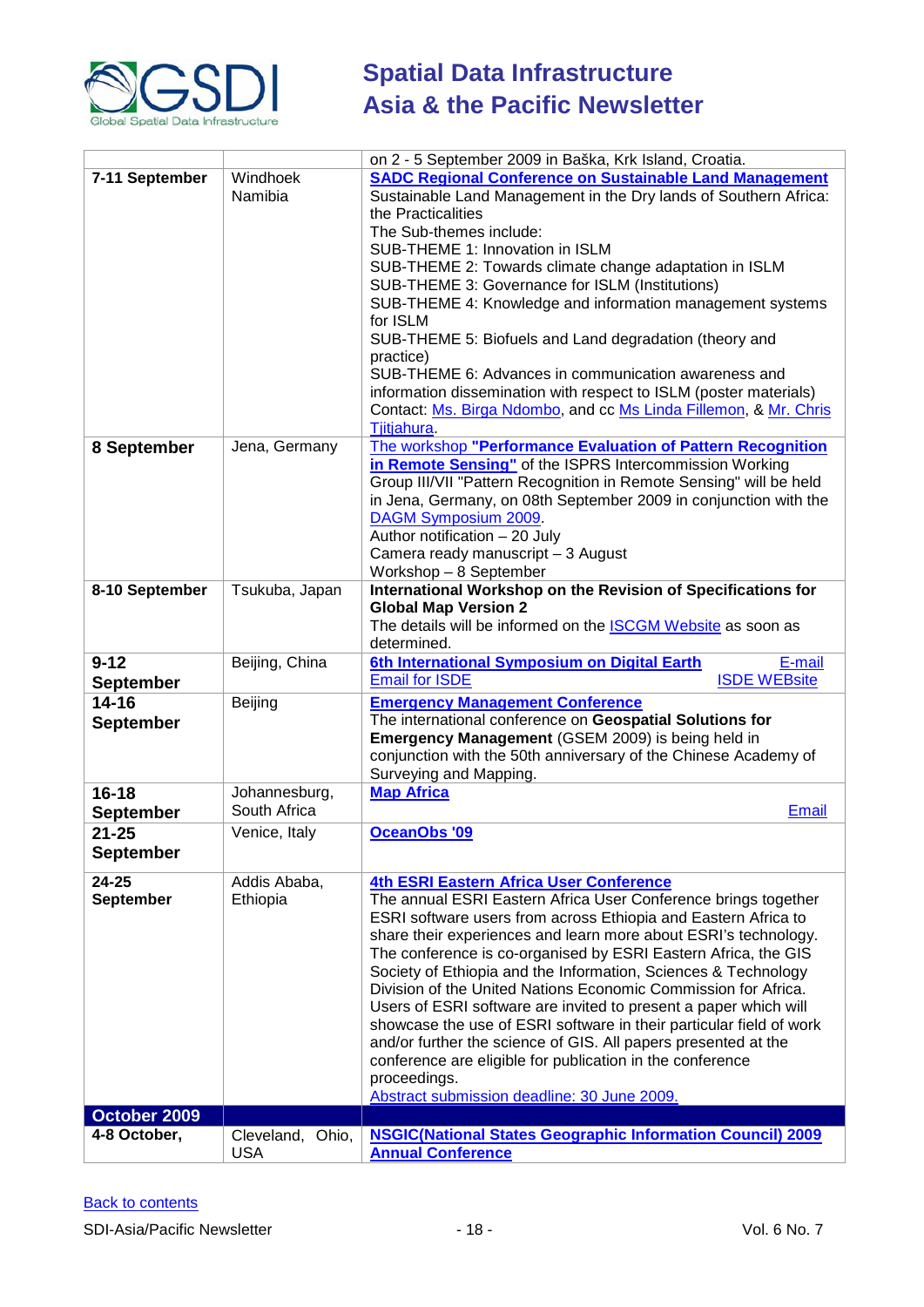

| 5-7 October                 | Westminster,<br>Colorado       | More information will be forthcoming but we ask you to "save the<br>date" for the Location Intelligence Conference 2009. We'll be at<br>the Westin Westminster Hotel in Westminster, Colorado, just<br>outside of Denver toward Boulder from Oct. 5-7                                                                                                                                                                                                                                                                                                                                                                                                                                                                                                                                                                                                                                                                                                                                                                                                                                                                                                                                                                                                                                                                                                                                                                                                          |
|-----------------------------|--------------------------------|----------------------------------------------------------------------------------------------------------------------------------------------------------------------------------------------------------------------------------------------------------------------------------------------------------------------------------------------------------------------------------------------------------------------------------------------------------------------------------------------------------------------------------------------------------------------------------------------------------------------------------------------------------------------------------------------------------------------------------------------------------------------------------------------------------------------------------------------------------------------------------------------------------------------------------------------------------------------------------------------------------------------------------------------------------------------------------------------------------------------------------------------------------------------------------------------------------------------------------------------------------------------------------------------------------------------------------------------------------------------------------------------------------------------------------------------------------------|
| 7 - 9 October<br>2009       | Taipei, Taiwan                 | GIS in the Humanities and Social Sciences 2009 International<br><b>Conference.</b> This significant international Geographical Information<br>Science event aims to bring together an eclectic mix of humanists<br>and social scientists who have used GIS in their work. With a view<br>to the development of GIS as an effective tool and approach for<br>disciplines in the humanities and social sciences, scholars<br>considering using GIS and doctoral students are welcomed as well.<br><b>Alternative URL</b><br>Abstract deadline: June 15, 2009.                                                                                                                                                                                                                                                                                                                                                                                                                                                                                                                                                                                                                                                                                                                                                                                                                                                                                                    |
| 12-16 October               | Kuala Lumpur,                  | FIG Commission 7 Annual Meeting and one-day International                                                                                                                                                                                                                                                                                                                                                                                                                                                                                                                                                                                                                                                                                                                                                                                                                                                                                                                                                                                                                                                                                                                                                                                                                                                                                                                                                                                                      |
| <b>15 October 2009</b>      | Malaysia<br>Taichung,          | <b>Symposium</b><br>2009 Urban Geographical Information System Forum                                                                                                                                                                                                                                                                                                                                                                                                                                                                                                                                                                                                                                                                                                                                                                                                                                                                                                                                                                                                                                                                                                                                                                                                                                                                                                                                                                                           |
|                             | Taiwan                         | <b>Contact</b>                                                                                                                                                                                                                                                                                                                                                                                                                                                                                                                                                                                                                                                                                                                                                                                                                                                                                                                                                                                                                                                                                                                                                                                                                                                                                                                                                                                                                                                 |
| 19-22 October               | Hanoi, Vietnam                 | <b>7th FIG Regional Conference</b><br>awaiting Timeline for registration and submission of abstracts,<br>papers, and presentations<br><b>Conference Website</b><br>Electronic submission of papers closed 10 June 2009                                                                                                                                                                                                                                                                                                                                                                                                                                                                                                                                                                                                                                                                                                                                                                                                                                                                                                                                                                                                                                                                                                                                                                                                                                         |
| 20-23 October<br>25 October | Sydney, Australia<br>Bangkok,  | <b>FOSS4G 2009 Call for Abstracts</b><br><b>Email</b><br>The Organising Committee would like to welcome all interested<br>participants to submit abstracts for presentations for the Free and<br>Open Source Software for Geospatial conference (FOSS4G), being<br>held in Sydney, Australia October 20-23. FOSS4G offers<br>participants an opportunity to learn from and share your knowledge,<br>experience and ideas with a group of like minded individuals<br>representing a wide array of industries, governments, technologies<br>and nationalities.<br>Presentations are open to all those interested and will comprise a<br>30 minute slot which includes hand-over, introductions and 5<br>minutes for questions. Presentations will be selected which have a<br>strong "Open Geospatial" theme to them. The committee is looking<br>for a mixture of technical and non-technical presentations.<br>Email <sub>2</sub><br>The Academic community and FOSS4G organising committee<br>are pleased to add an academic track to the FOSS4G<br>conference, and remind interested presenters that there are<br>only two weeks left for FOSS4G abstract submissions!<br>Abstract submission closes 8 June 2009. (Note the deadline<br>has been extended a week.)<br>< http://2009.foss4g.org/presentations/ ><br><http: foss4g_2009_press_release_14="" wiki="" wiki.osgeo.org=""><br/>16th Meeting of ISCGM (International Steering Committee for</http:> |
|                             | Thailand                       | <b>Global Mapping)</b>                                                                                                                                                                                                                                                                                                                                                                                                                                                                                                                                                                                                                                                                                                                                                                                                                                                                                                                                                                                                                                                                                                                                                                                                                                                                                                                                                                                                                                         |
| 26-30 October               | Bangkok,<br>Thailand           | 18th UNRCC AP/15th PCGIAP Meeting                                                                                                                                                                                                                                                                                                                                                                                                                                                                                                                                                                                                                                                                                                                                                                                                                                                                                                                                                                                                                                                                                                                                                                                                                                                                                                                                                                                                                              |
| 26-29 October               | Kampala Uganda                 | <b>AFRICAGIS 2009; International Conference</b><br>Theme of the conference "GEO-SPATIAL INFORMATION<br>AND SUSTAINABLE DEVELOPMENT IN AFRICA; FACING<br><b>CHALLENGES OF GLOBAL CHANGE"</b>                                                                                                                                                                                                                                                                                                                                                                                                                                                                                                                                                                                                                                                                                                                                                                                                                                                                                                                                                                                                                                                                                                                                                                                                                                                                    |
| <b>November</b><br>2009     |                                |                                                                                                                                                                                                                                                                                                                                                                                                                                                                                                                                                                                                                                                                                                                                                                                                                                                                                                                                                                                                                                                                                                                                                                                                                                                                                                                                                                                                                                                                |
| 10-12 November              | St Petersburg,<br>Florida, USA | <b>Fifth National GIS in Transit Conference</b><br>This biennial conference will focus on the growing role of GIS in<br>supporting planning, service delivery, and decision making in public<br>transit.                                                                                                                                                                                                                                                                                                                                                                                                                                                                                                                                                                                                                                                                                                                                                                                                                                                                                                                                                                                                                                                                                                                                                                                                                                                       |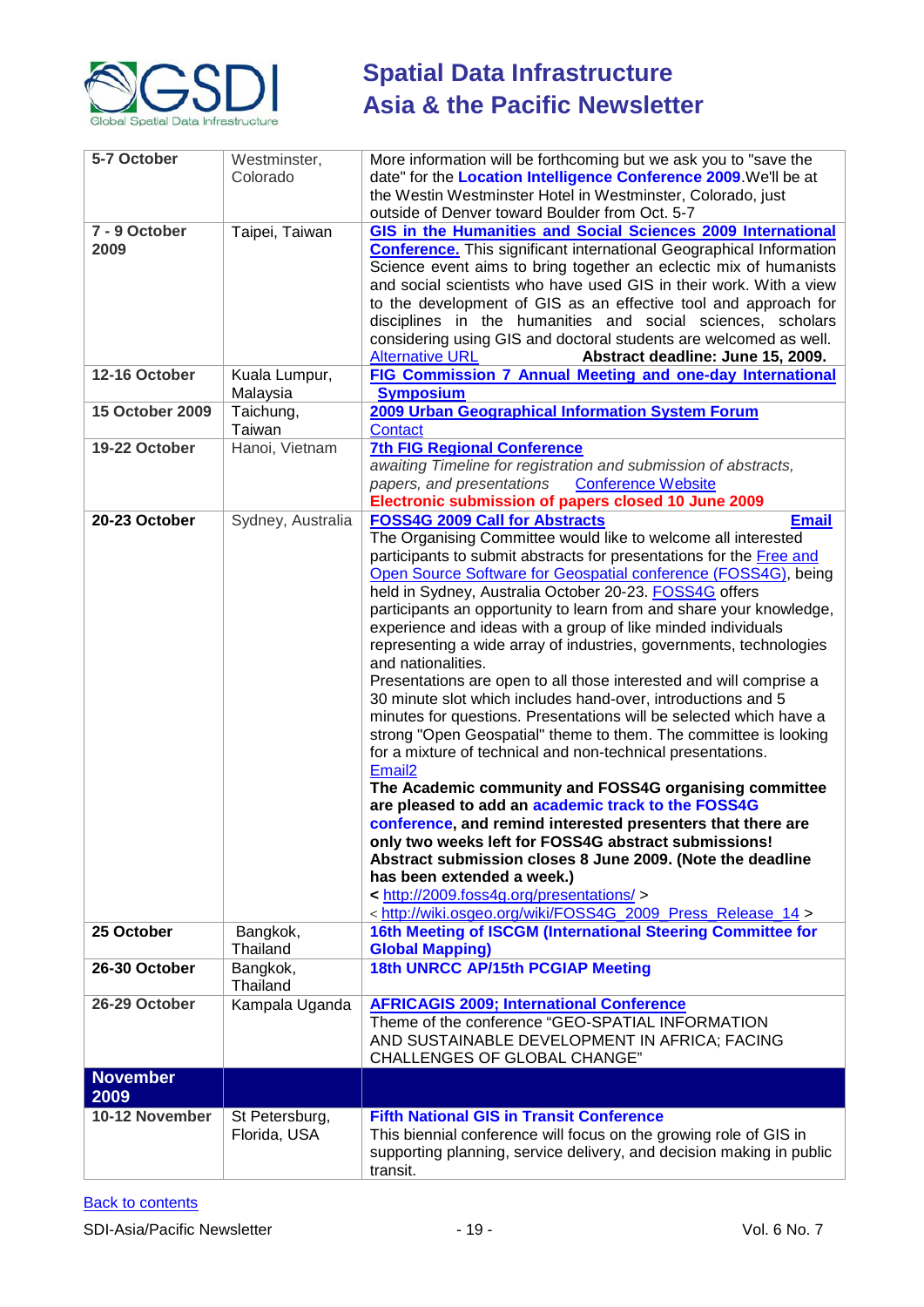

|                              |                                 | The Programme Committee will organise an educational<br>programme based upon the abstracts submitted through the Call for<br>Participation. All abstract submissions, received by February 27,<br>2009, will be reviewed and considered for this conference. The<br>Program Committee encourages abstract submissions in one or<br>more of these four general categories - Applications, Tools, Data,<br>and Management & Policy.<br>Website: http://www.urisa.org/gis_transit                                                                                                                                                                                                                                                                                                                             |
|------------------------------|---------------------------------|------------------------------------------------------------------------------------------------------------------------------------------------------------------------------------------------------------------------------------------------------------------------------------------------------------------------------------------------------------------------------------------------------------------------------------------------------------------------------------------------------------------------------------------------------------------------------------------------------------------------------------------------------------------------------------------------------------------------------------------------------------------------------------------------------------|
| 15-22 November               | Santiago, Chile                 | <b>XXIV International Cartographic Conference</b><br>First call for papers Deadline for Abstracts: 16 January, 2009                                                                                                                                                                                                                                                                                                                                                                                                                                                                                                                                                                                                                                                                                        |
| $16 - 19$<br><b>November</b> | San Antonio,<br>Texas, USA      | <b>ASPRS / MAPPS 2009 Fall Conference</b>                                                                                                                                                                                                                                                                                                                                                                                                                                                                                                                                                                                                                                                                                                                                                                  |
| 17-20 November               | Denver, USA                     | <b>7th William T. Pecora Memorial Remote Sensing Symposium</b><br>E-mail                                                                                                                                                                                                                                                                                                                                                                                                                                                                                                                                                                                                                                                                                                                                   |
| 30 November -<br>2 December  | Sydney, Australia<br>(Univ NSW) | <b>GeoComputation 2009</b><br><b>Call for Papers</b><br>The 10th International Conference on GeoComputation<br>Contributors are invited to submit extended abstracts, which will be<br>reviewed for inclusion in the conference program.<br>The abstracts should be sent as either Word documents or pdf files<br>to geocomputation@unsw.edu.au<br>Files larger than 1Mb should be sent as zipped archives. The<br>submission deadline is 30 June 2009. Authors will be notified of<br>acceptance/rejection in the end of August 2009.<br>Any questions regarding the submission and publication process<br>should be addressed to geocomputation@unsw.edu.au                                                                                                                                              |
| <b>December</b><br>2009      |                                 |                                                                                                                                                                                                                                                                                                                                                                                                                                                                                                                                                                                                                                                                                                                                                                                                            |
| $1 - 4$<br><b>December</b>   | Suva, Fiji                      | <b>Pacific GIS and RS User Conference</b><br>University of the South Pacific, Suva, Fiji<br>Website<br>Since the first Pacific GIS & RS Conference in 1999, this annual<br>event has attracted many participants, from near and far. Each year<br>the range of GIS & RS technologies presented cover an array of<br>applications including the management of resources of the small<br>island Pacific nations. Shallow water bathymetry derived from<br>satellite imagery, forest function maps to identify areas for to be<br>protected, areas identified for developments in flood zones are<br>some of the applications where the development of GIS & RS in the<br>region have been applied in various sectors. As with previous<br>conferences, there are no fees levied for those wishing to attend. |
| $1 - 3$<br><b>December</b>   | Gold Coast,<br>Australia        | Organisers of the International Global Navigation Satellite<br>Systems Society's (IGNSS) 2009 symposium and exhibition (1-3<br>December, Gold Coast, Australia) are calling for papers. Abstracts<br>should be submitted by 17 July 2009. The Society will present three<br>award plaques on the last day of the symposium for the best papers<br>and exhibition booth.<br><b>IGNSS 2009</b>                                                                                                                                                                                                                                                                                                                                                                                                               |
| $1 - 3$<br><b>December</b>   | Moscow, Russia                  | <b>Scanex 4th International Conference "Earth from Digital Space</b><br>- the most effective solutions"<br><b>Email</b>                                                                                                                                                                                                                                                                                                                                                                                                                                                                                                                                                                                                                                                                                    |
| February 2010                |                                 |                                                                                                                                                                                                                                                                                                                                                                                                                                                                                                                                                                                                                                                                                                                                                                                                            |
| 2-4 February                 | Torino, Italy                   | <b>Gi4DM 2010 Call for Papers</b><br>Organisers of the International Symposium on Geo-information<br>for Disaster Management (Gi4DM 2010) have issued a call for<br>papers related to the conference theme, 'Remote Sensing and<br>Geo-Information for Environmental Emergencies'. Invitation is also<br>open for contributions covering crisis management in any phase.<br>The deadline for abstracts is 31 July 2009.                                                                                                                                                                                                                                                                                                                                                                                    |